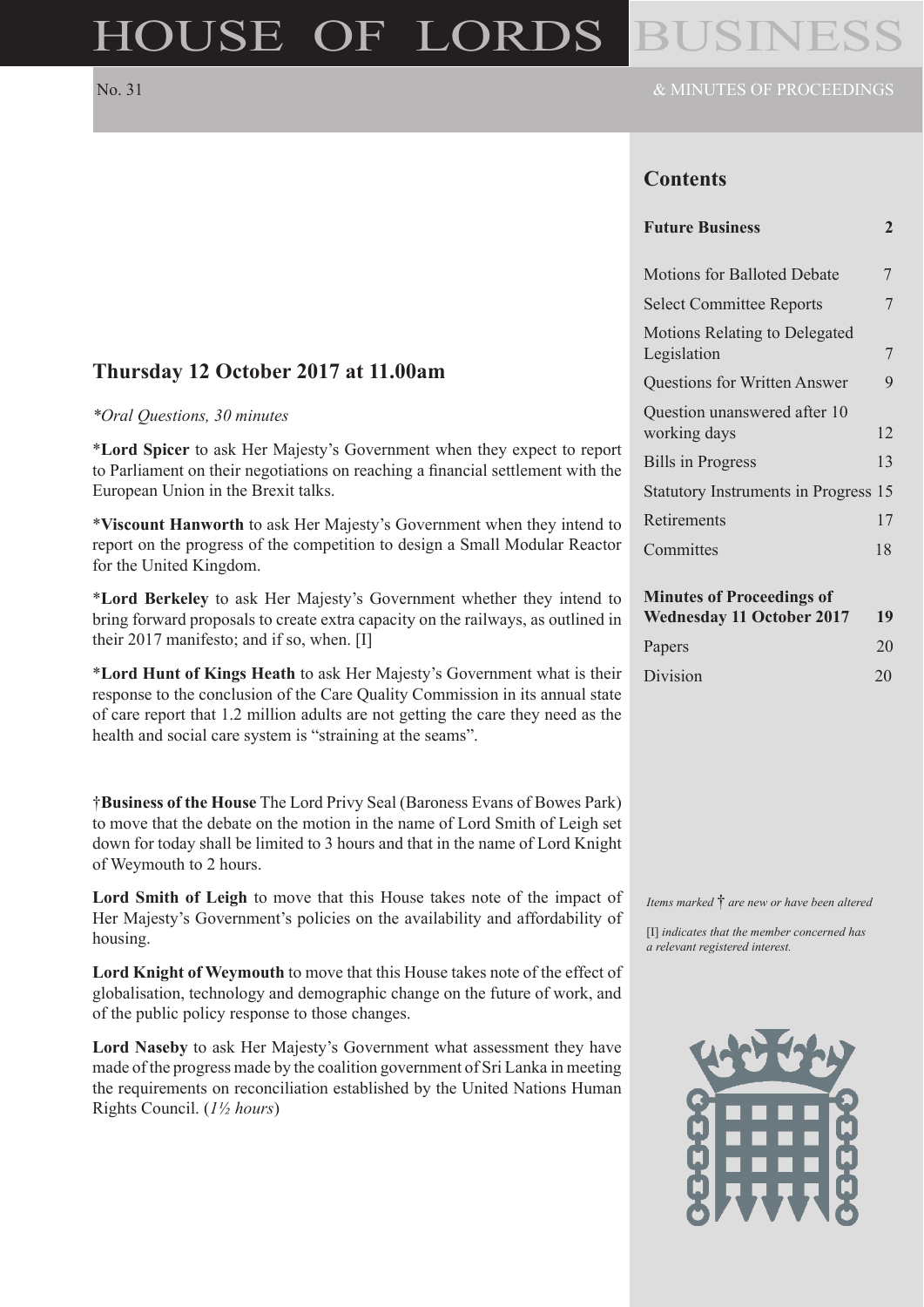# **Future Business**

# **Monday 16 October 2017 at 2.30pm**

\***Baroness Prosser** to ask Her Majesty's Government what assessment they have made of the process for recent appointments to the Equality and Human Rights Commission.

\***Lord Dubs** to ask Her Majesty's Government what is their estimate of the number of people currently in hospital waiting to be discharged to care homes when places become available.

\***Baroness Kennedy of Cradley** to ask Her Majesty's Government what assessment they have made of the effectiveness of slavery and human trafficking statements in reducing slavery in supply chains.

\***Lord Wallace of Saltaire** to ask Her Majesty's Government what steps they are taking to progress devolution to Yorkshire.

**Space Industry Bill [HL]** Committee [Lord Callanan] *1st and 2nd Reports from the Delegated Powers Committee and 2nd Report from the Constitution Committee*

**Lord Sharkey** to ask Her Majesty's Government what assessment they have made of the problems that will be faced by the people of Northern Cyprus in the event of the failure of the reunification talks; and what plans they have to assist in resolving any such problems. (*Dinner break business, 1 hour*)

# **Tuesday 17 October 2017 at 2.30pm**

\***Baroness Thornton** to ask Her Majesty's Government what assistance they have given British American Tobacco in its challenge to the claim for unpaid VAT brought by the government of Bangladesh.

\***Lord Kennedy of Southwark** to ask Her Majesty's Government what percentage of the United Kingdom population own their home either outright or with a mortgage; and what assessment they have made of whether this figure may increase or decrease in future.

\***Baroness Warsi** to ask Her Majesty's Government whether they have a definition of Islamophobia; and, if so, what it is.

*Topical oral question. Ballot to be drawn at 1pm on Friday 13 October.*

**Lord Best** to move that this House takes note of the Report from the Communications Committee *A privatised future for Channel 4?* (1st Report, Session 2016–17, HL Paper 17).

**Lord Teverson** to move that this House takes note of the Reports from the European Union Committee *Brexit: agriculture* (20th Report, Session 2016–17, HL Paper 169) and *Brexit: farm animal welfare* (5th Report, HL Paper 15).

**The Earl of Selborne** to move that this House takes note of the Report from the Science and Technology Committee *Nuclear research and technology: Breaking the cycle of indecision* (3rd Report, Session 2016– 17, HL Paper 160).

# **Wednesday 18 October 2017 at 3.00pm**

\***Baroness Neville-Rolfe** to ask Her Majesty's Government whether they intend to take any steps to improve the product recall system; and if so, whether they intend introduce a time limit for replacing tumble driers recalled due to safety concerns.

\***Lord Low of Dalston** to ask Her Majesty's Government when they expect to report the outcome of the consultation on the introduction of medical examiners and reforms to death certification launched in March 2016; and whether they still intend to introduce those reforms in 2018.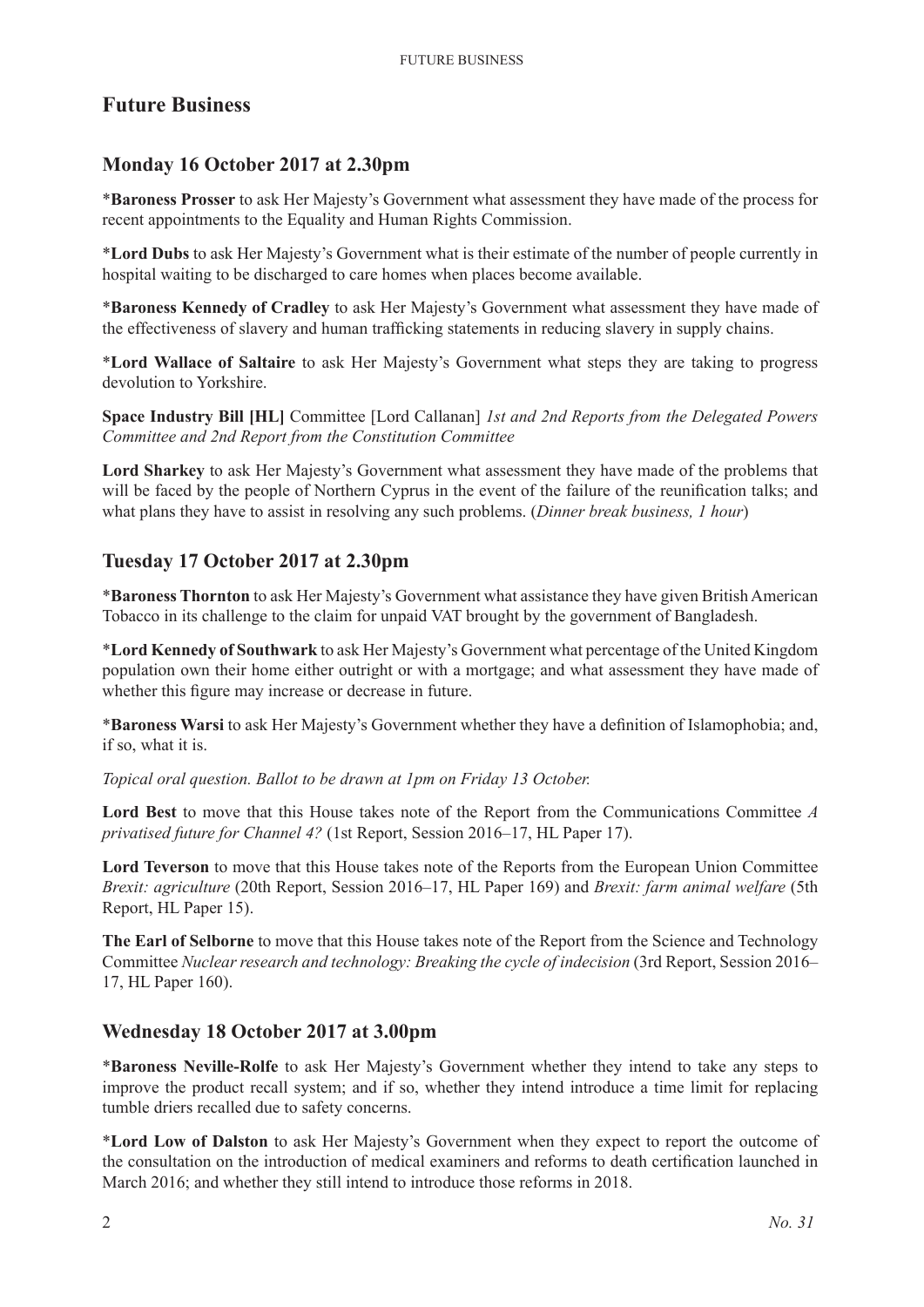\***Baroness Quin** to ask Her Majesty's Government what discussions they have had with the creative industries regarding Brexit. [I]

*Topical oral question. Ballot opens at 3pm on Thursday 12 October, to be drawn at 1pm on Monday 16 October.*

†**Natural Environment and Rural Communities Act 2006** The Senior Deputy Speaker to move that Viscount Chandos be appointed a member of the Select Committee in place of Lord Harrison, resigned.

*It is expected that the Committee stage of the Space Industry Bill [HL] will continue.*

**Lord Dubs** to ask Her Majesty's Government what are their plans for the future of hospitals in West London, particularly in relation to their proposals to sell off much of the site of the existing Charing Cross hospital. (*Dinner break business, 1 hour*)

## **Thursday 19 October 2017 at 11.00am**

\***Lord Hain** to ask Her Majesty's Government what action they are taking to prevent money laundering through British banks by families and businesspeople linked to the government of South Africa.

\***Baroness Donaghy** to ask Her Majesty's Government what is their estimate of the number of households in fuel poverty; and what action they intend to take to reduce that number.

\***Lord Green of Deddington** to ask Her Majesty's Government, further to the Written Answer by Lord Ahmad of Wimbledon on 20 September (HL1251), how much of the nearly £200 million provided to moderate opposition groups in Syria was for political support; and what was the nature of that assistance.

*Topical oral question. Ballot opens at 3pm on Friday 13 October, to be drawn at 1pm on Tuesday 17 October.*

**Lord Greaves** to move that this House takes note of the future availability of resources for the provision of District Council services in two-tier areas. (*Balloted Debate, 2½ hours)*

**Baroness McIntosh of Pickering** to ask Her Majesty's Government what assessment they have made of the impact on the economy of failure to agree a transition deal with the European Union. (*Topical Question for Short Debate, 1 hour*)

**Lord Black of Brentwood** to move that this House takes note ofthe centenary of the Battle of Passchendaele and of Her Majesty's Government's plans to commemorate it. (*Balloted Debate, 2½ hours)*

**Lord Hunt of Kings Heath** to move that this House regrets that the National Health Service (Pharmaceutical and Local Pharmaceutical Services) (Amendment) Regulations 2017, in delaying the review of the regulations governing the provision of community pharmaceutical services, do not prevent the closure of community pharmacies resulting from the budget cuts in 2016–17 and 2017–18 and changes to the way the funding is distributed (SI 2017/709).

## **Monday 23 October 2017 at 2.30pm**

\***Lord Haskel** to ask Her Majesty's Government what steps they are taking to deal with the concerns of the Money Advice Service and the Financial Conduct Authority about the level of consumer and personal debt in the United Kingdom.

\***Lord Crisp** to ask Her Majesty's Government what is their response to the life science industrial strategy, published on 30 August, with regard to its findings on making the United Kingdom the best place for life sciences businesses to grow and on collaboration with the National Health Service.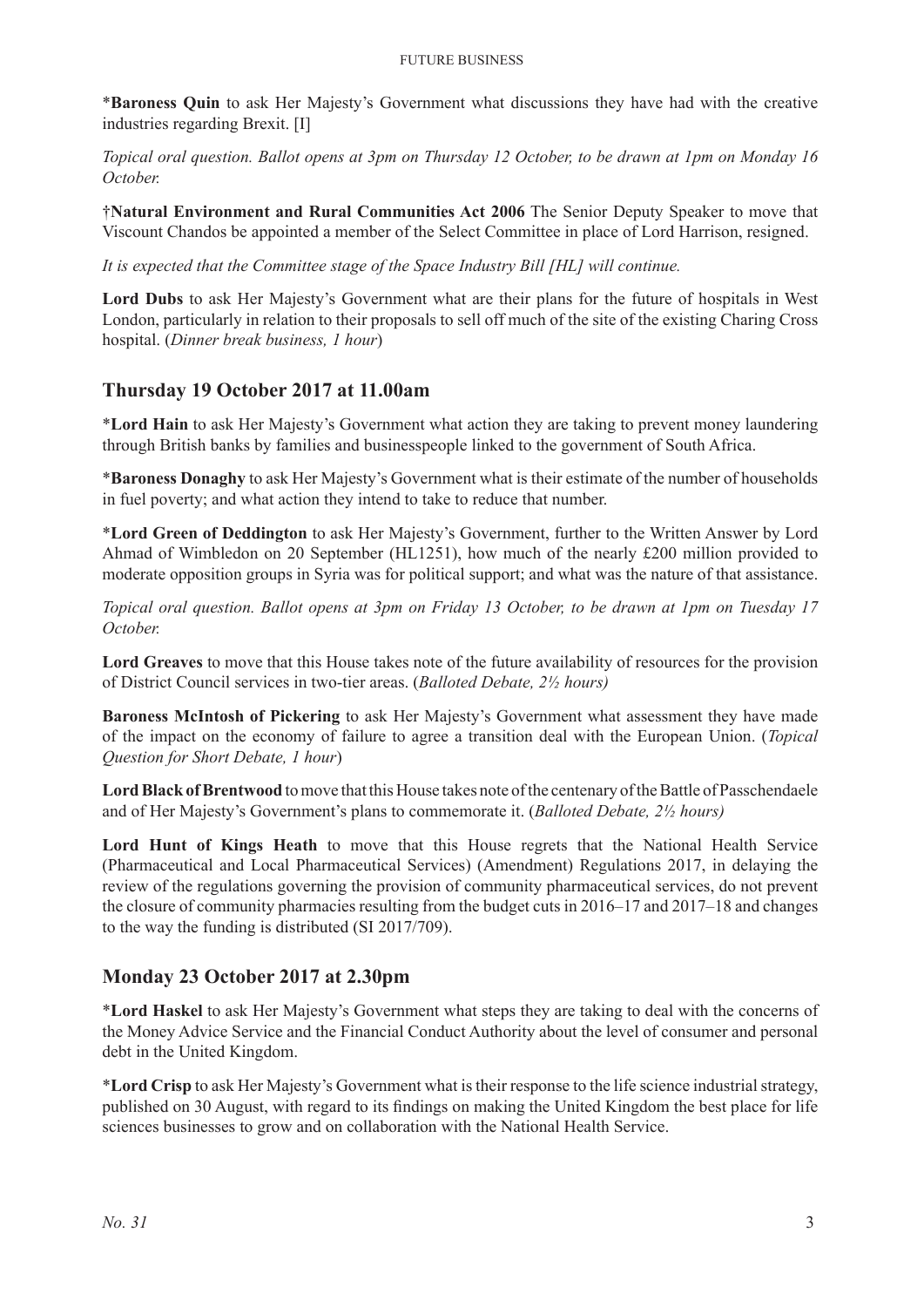\***Lord Morris of Aberavon** to ask Her Majesty's Government, further to the answer by Earl Howe on 5 September (HL Deb, col 1828), what further consideration they have given to reviewing the Armed Forces Act 2006 to deal with serious offences committed by members of the armed forces.

\***Lord Roberts of Llandudno** to ask Her Majesty's Government what assessment they have made of whether banks and building societies are able to undertake immigration checks on approximately 70 million United Kingdom bank accounts as required by the Immigration Act 2016.

*It is expected that the Committee stage of the Space Industry Bill [HL] will continue, and that it will conclude.*

# **Tuesday 24 October 2017 at 2.30pm**

\***Lord Allen of Kensington** to ask Her Majesty's Government what plans they have to increase the current penalties, including custodial sentences, for animal welfare offences in England to bring them into line with the European average.

\***Lord Rennard** to ask Her Majesty's Government whether it remains their policy to reduce the number of MPs to 600 in accordance with the Parliamentary Voting and Constituencies Act 2011.

\***Lord Foulkes of Cumnock** to ask Her Majesty's Government what discussions they have had with the devolved administrations regarding Brexit.

## **Wednesday 25 October 2017 at 3.00pm**

\***Baroness Afshar** to ask Her Majesty's Government what assessment they have made of the impact of official announcements relating to terrorism focussing on the perpetrator's creed rather than the crime committed; and whether any such assessment has informed their practice in such cases.

\***Lord Trefgarne** to ask Her Majesty's Government what steps they propose to take to protect members of the armed forces from repeated inquiries into the same incident.

\***Lord Grocott** to ask Her Majesty's Government what is their assessment of the legislative arrangements giving rise to the Register of Hereditary Peers who wish to stand for election to the House of Lords.

## **Thursday 26 October 2017 at 11.00am**

\***Lord Clark of Windermere** to ask Her Majesty's Government what plans they have to increase staffing levels in the National Health Service to meet anticipated demand during the forthcoming winter period.

\***Lord Triesman** to ask Her Majesty's Government, in the light of the recent meeting of the United Nations General Assembly, what assessment they have made of how the United Kingdom and fellow permanent members of the Security Council can improve the sharing of analysis and co-ordination with allies to ensure enhanced security.

\***Lord Harris of Haringey** to ask Her Majesty's Government what assessment they have made of the sustainability of the current level of funding available for police forces in England and Wales.

## **Monday 30 October 2017 at 2.30pm**

\***Baroness Wheeler** to ask Her Majesty's Government what preparations are being made to deal with the anticipated rise in flu cases this winter.

\***Baroness Jones of Whitchurch** to ask Her Majesty's Government what assessment they have made of the availability of resources for the support and maintenance of public parks in the United Kingdom.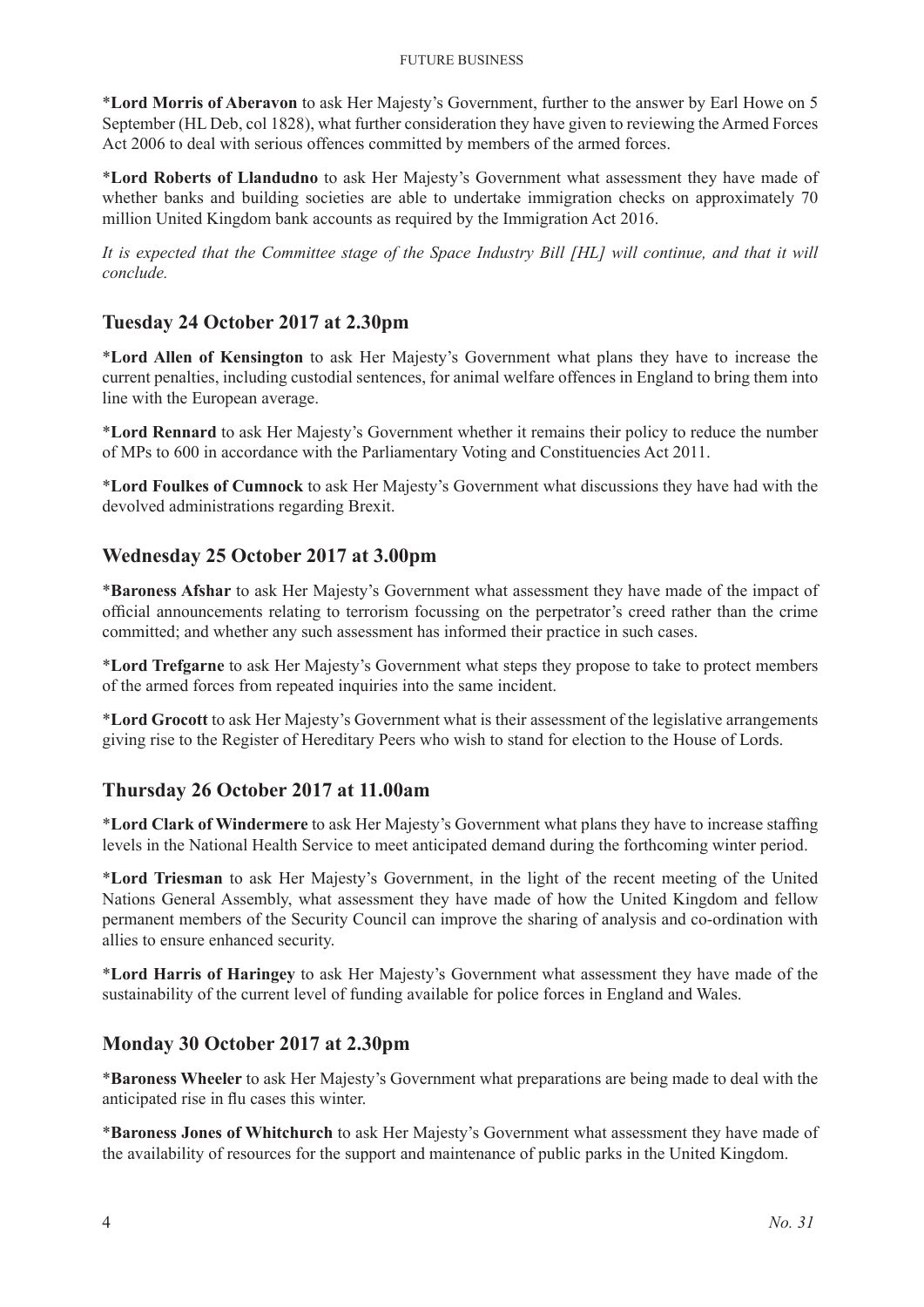\***Baroness Lister of Burtersett** to ask Her Majesty's Government what is their assessment of the impact of the benefit rate freeze, in the light of the higher rate of inflation than that anticipated in the original impact assessment.

\***Baroness Walmsley** to ask Her Majesty's Government what action they are taking to ensure that children and young people can obtain timely access to Child and Adolescent Mental Health Services.

# **Tuesday 31 October 2017 at 2.30pm**

\***Lord Ramsbotham** to ask Her Majesty's Government when the review of probation contracts, due for completion in April this year, will be published.

\***Baroness Hayter of Kentish Town** to ask Her Majesty's Government whether they are planning to introduce legislation to require letting agents to join a registration scheme.

\***Lord Hylton** to ask Her Majesty's Government which issues in their negotiations with the European Union have major or significant implications for women; how they plan to address those issues; and whether they intend to increase the proportion of women among their negotiators.

## **Wednesday 1 November 2017 at 3.00pm**

\***Lord Collins of Highbury** to ask Her Majesty's Government, further to the answer by Lord Bates on 3 July (HL Deb, col 670), whether they have concluded their consultation on changing the rules relating to overseas development assistance; and if so, what conclusions they have reached.

\***Baroness Smith of Basildon** to ask Her Majesty's Government how many 999 calls were made to the South East Coast Ambulance Service on 23 September to which no ambulance was sent; and what was the average waiting time for ambulance attendance on that day in that area.

\***Baroness Cox** to ask Her Majesty's Government what is their response to the recommendation of the Henry Jackson Society's report *Trafficking Terror* that an International Legal Task Force should be established to gather evidence on sexual violence as a tactic of terrorism.

## **Thursday 2 November 2017 at 11.00am**

\***Baroness McDonagh** to ask Her Majesty's Government how the £5 million public fund celebrating the centenary of women acquiring the vote has been allocated.

\***Baroness Gardner of Parkes** to ask Her Majesty's Government whether they have plans to support the return of residential properties, presently let on a short-term basis, to the long-term housing rental market, particularly in London.

\***Lord Faulkner of Worcester** to ask Her Majesty's Government what assessment they have made of the effectiveness and enforcement of the Scrap Metal Dealers Act 2013.

## **Monday 6 November 2017 at 2.30pm**

\***Lord Dykes** to ask Her Majesty's Government whether they have had any discussions with the European Commission about its proposals for the future of the European Union.

\***Baroness Jones of Moulsecoomb** to ask Her Majesty's Government what steps they are taking to protect rural communities from pesticides; and whether they intend to adopt non-chemical farming methods post-Brexit.

\***Baroness McIntosh of Pickering** to ask Her Majesty's Government what recent discussions they have had with farming organisations about the future of farm support post-Brexit.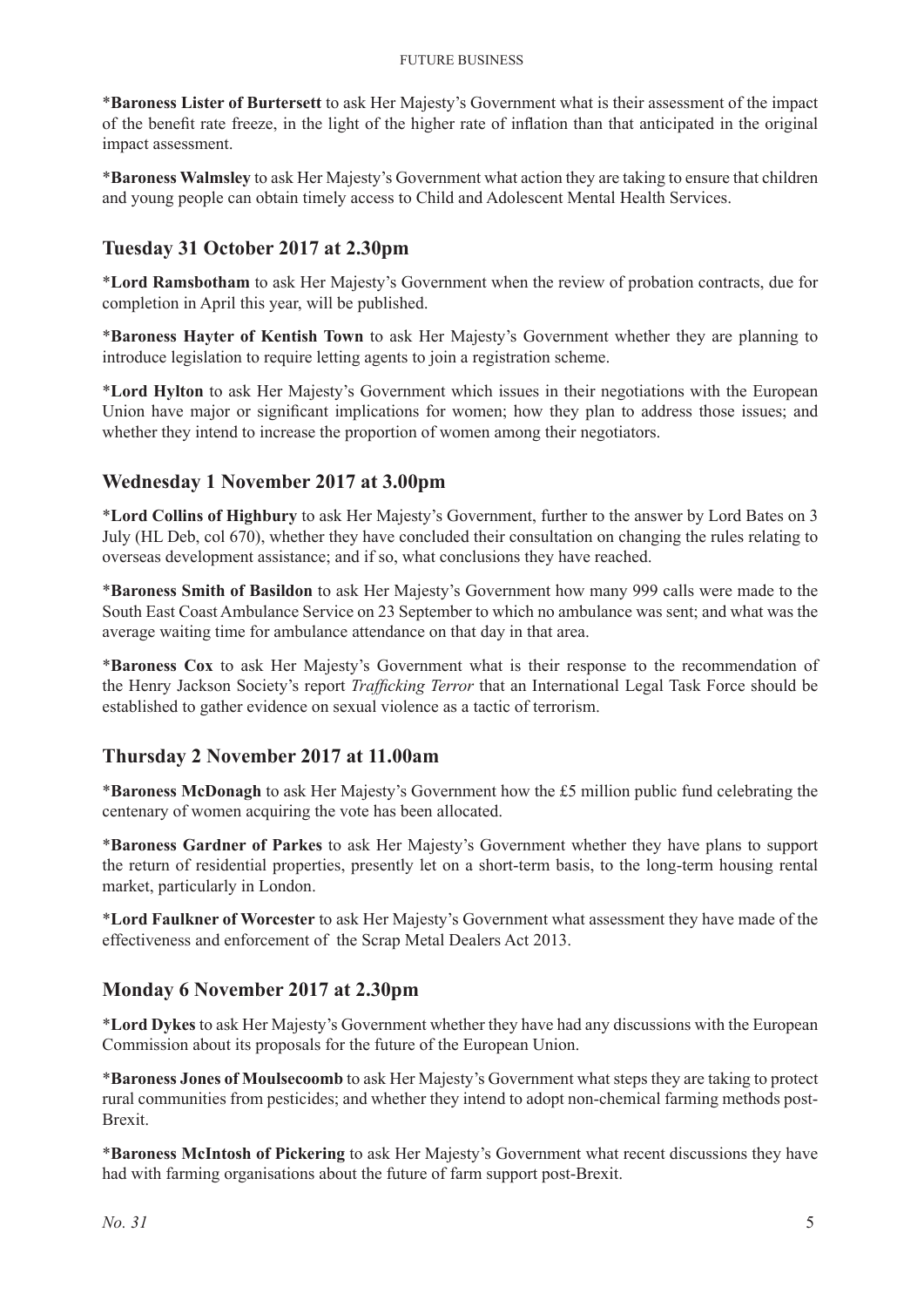#### Future Business

\***Lord West of Spithead** to ask Her Majesty's Government what contingency planning has been done to ensure patrolling and enforcement of the United Kingdom's exclusive economic zone and territorial seas after Brexit.

# **Tuesday 7 November 2017 at 2.30pm**

\***Baroness Sharples** to ask Her Majesty's Government what progress has been made in eliminating Japanese knotweed.

\***Lord Cotter** to ask Her Majesty's Government what steps, if any, they are taking to support the delivery of digital resilience programmes, such as *Be Strong Online*, in schools and elsewhere, to help young people to explore the digital world safely and to cope if they experience abuse online.

†\***The Countess of Mar** to ask Her Majesty's Government whether the symptoms of neurotoxicity caused by prescribed prophylactic drugs are being addressed within veterans' mental health diagnoses.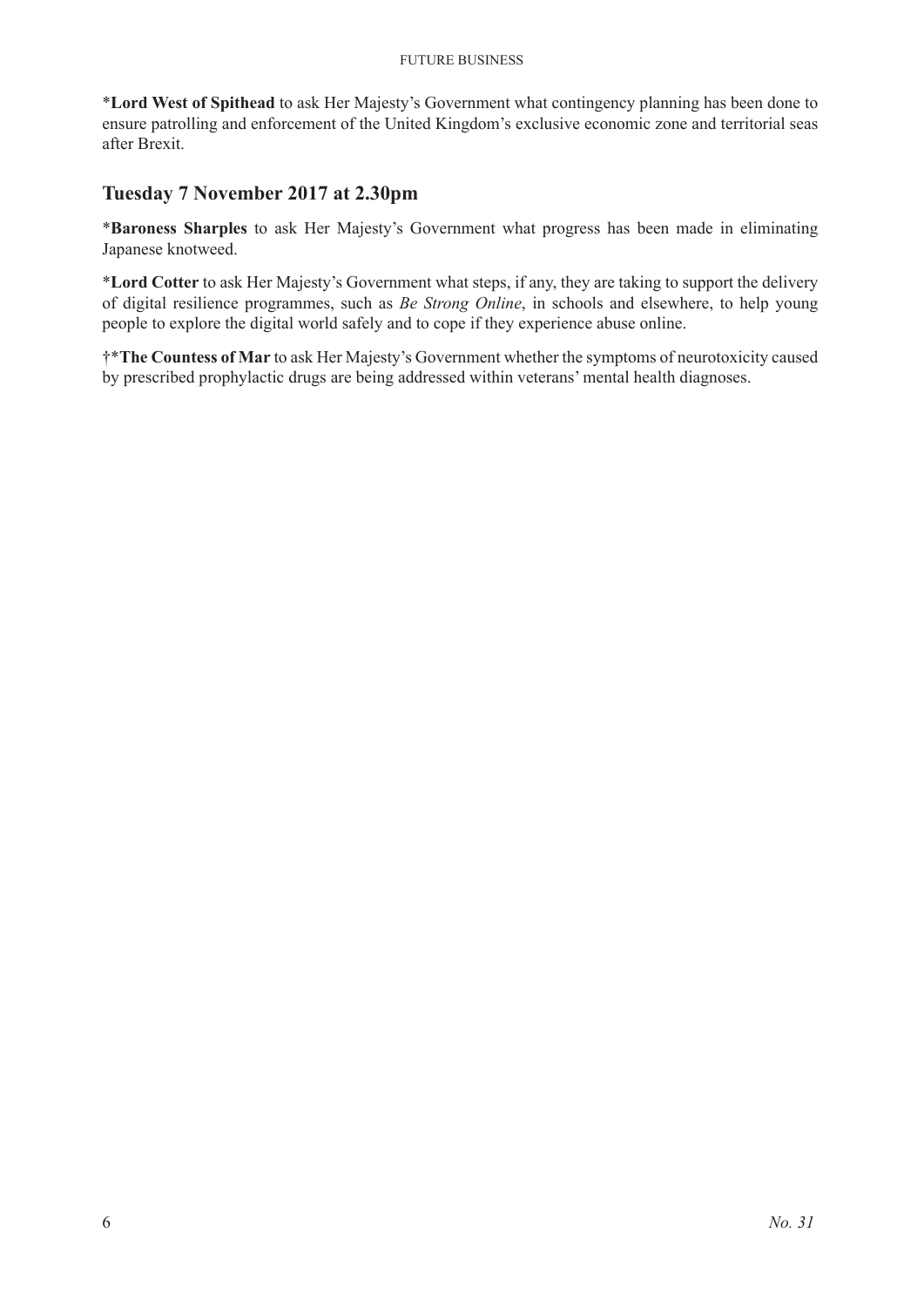# **Motions for Balloted Debate**

*Ballot on 2 November for debate on 23 November. Time limit 2½ hours.*

# **Select Committee Reports**

*The date on which the report was published is in italics.*

**Baroness Kennedy of The Shaws** to move that this House takes note of the Report from the European Union Committee *Brexit: justice for families, individuals and businesses?* (17th Report, Session 2016–17, HL Paper 134) *20 March*

**Lord Whitty** to move that this House takes note of the Report from the European Union Committee *Brexit: trade in non-financial services* (18th Report, Session 2016–17, HL Paper 135) *22 March*

**Lord Boswell of Aynho** to move that this House takes note of the Report from the European Union Committee *Brexit: the Crown Dependencies* (19th Report, Session 2016–17, HL Paper 136) *23 March*

**Baroness Tyler of Enfield** to move that this House takes note of the Report from the Select Committee on Financial Exclusion *Tackling Financial Exclusion: A country that works for everyone?* (Session 2016–17, HL Paper 132) *25 March*

**Baroness McIntosh of Pickering** to move that this House takes note of the Report from the Select Committee on the Licensing Act 2003 *The Licensing Act 2003: post-legislative scrutiny* (Session 2016– 17, HL Paper 146) *4 April*

**Lord Patel** to move that this House takes note of the Report from the Select Committee on the Longterm Sustainability of the NHS *The Long-term Sustainability of the NHS and Adult Social Care* (Session 2016–17, HL Paper 151) *5 April*

**Baroness Pitkeathley** to move that this House takes note of the Report from the Select Committee on Charities *Stronger charities for a stronger society* (Session 2016–17, HL Paper 133) *26 March*

**Lord Forsyth of Drumlean** to move that this House takes note of the Report from the Economic Affairs Committee *Brexit and the Labour Market* (1st Report, HL Paper 11) *21 July*

**Baroness Verma** to move that this House takes note of the Report from the European Union Committee *Operation Sophia: a failed mission* (2nd Report, HL Paper 5) *12 July*

# **Motions Relating to Delegated Legislation**

**Lord Kirkwood of Kirkhope** to move that this House regrets that the Universal Credit (Housing Costs Element for Claimants Aged 18 to 21) (Amendment) Regulations 2017 have been published without the guidance which will be key to understanding how the legislation will work in practice (SI 2017/252). *28th Report from the Secondary Legislation Scrutiny Committee, Session 2016–17*

Lord German to move that this House regrets that the Social Security Benefit Up-rating Regulations 2017 do not take account of the impact of leaving the European Union on the state pensions of United Kingdom citizens living in the European Union (SI 2017/349).

Lord Hodgson of Astley Abbotts to move that this House regrets that the Universal Credit (Tenant Incentive Scheme) Amendment Regulations 2017 may disadvantage some of the poorest members of society (SI 2017/427). *31st Report from the Secondary Legislation Scrutiny Committee, Session 2016–17*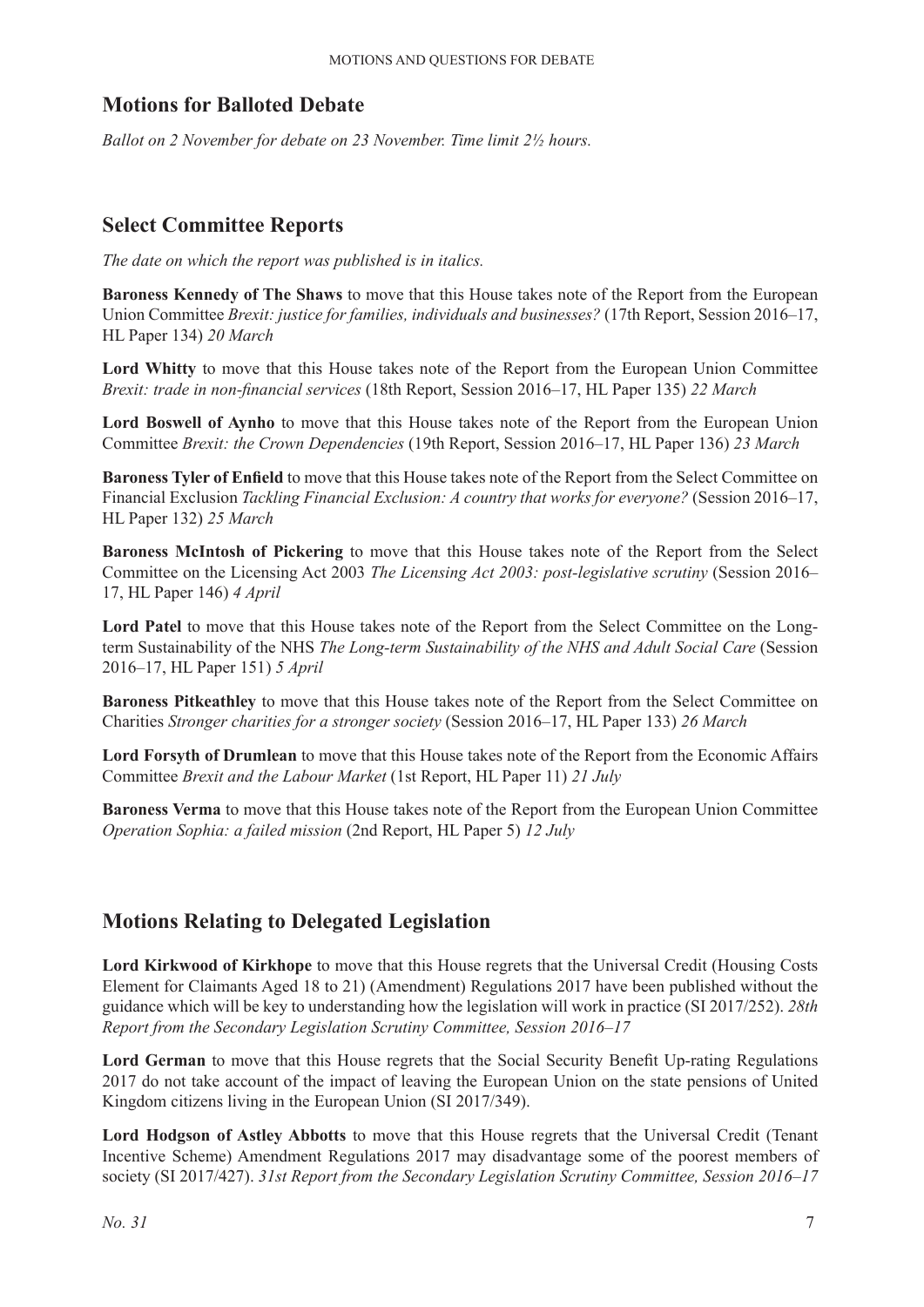**Lord Tunnicliffe** to move that this House regrets that Her Majesty's Government has introduced the Money Laundering, Terrorist Financing and Transfer of Funds (Information on the Payer) Regulations 2017, the Information about People with Significant Control (Amendment) Regulations 2017 and the Scottish Partnerships (Register of People with Significant Control) Regulations 2017 without sufficient assessment of the effectiveness and value for money of the bureaucratic process proposed; and notes, with approval, that the Secondary Legislation Select Committee has questioned "the seriousness with which the Government view the process of scrutiny of secondary legislation" (SIs 2017/692, 2017/693 and 2017/684). *2nd Report from the Secondary Legislation Scrutiny Committee*

**Lord Rosser** to move that this House takes note of the Criminal Justice (European Investigation Order) Regulations 2017 (SI 2017/730). *4th Report from the Secondary Legislation Scrutiny Committee*

**Lord McAvoy** to move that this House regrets that Her Majesty's Government has introduced the Social Security (Restrictions on Amounts for Children and Qualifying Young Persons) (Amendment) Regulations (Northern Ireland) 2017 without proper consideration of the impact of the disclosure requirements in section 5 of the Criminal Law Act (Northern Ireland) 1967, and the effect this policy will have on women in Northern Ireland who are in a position to disclose personal information and third parties who may facilitate a disclosure; and notes, with concern, that the regulations have been introduced at a time when a serving Northern Ireland Executive has not been established (SR 2017/79). *1st Report from the Secondary Legislation Scrutiny Committee*

**Lord Hunt of Kings Heath** to move that this House regrets that the National Health Service (Charges to Overseas Visitors) (Amendment) Regulations 2017 do not clarify how upfront charging can work without increasing barriers to healthcare for vulnerable groups, how they will not breach equality legislation through the potential use of racial profiling as a means to identify chargeable patients, and how the extension of charging to community services will not lead to patients being prevented from accessing preventative care programmes; and further regrets that they have been introduced without sufficient assessment of the effectiveness and value for money of the bureaucratic process proposed (SI 2017/756).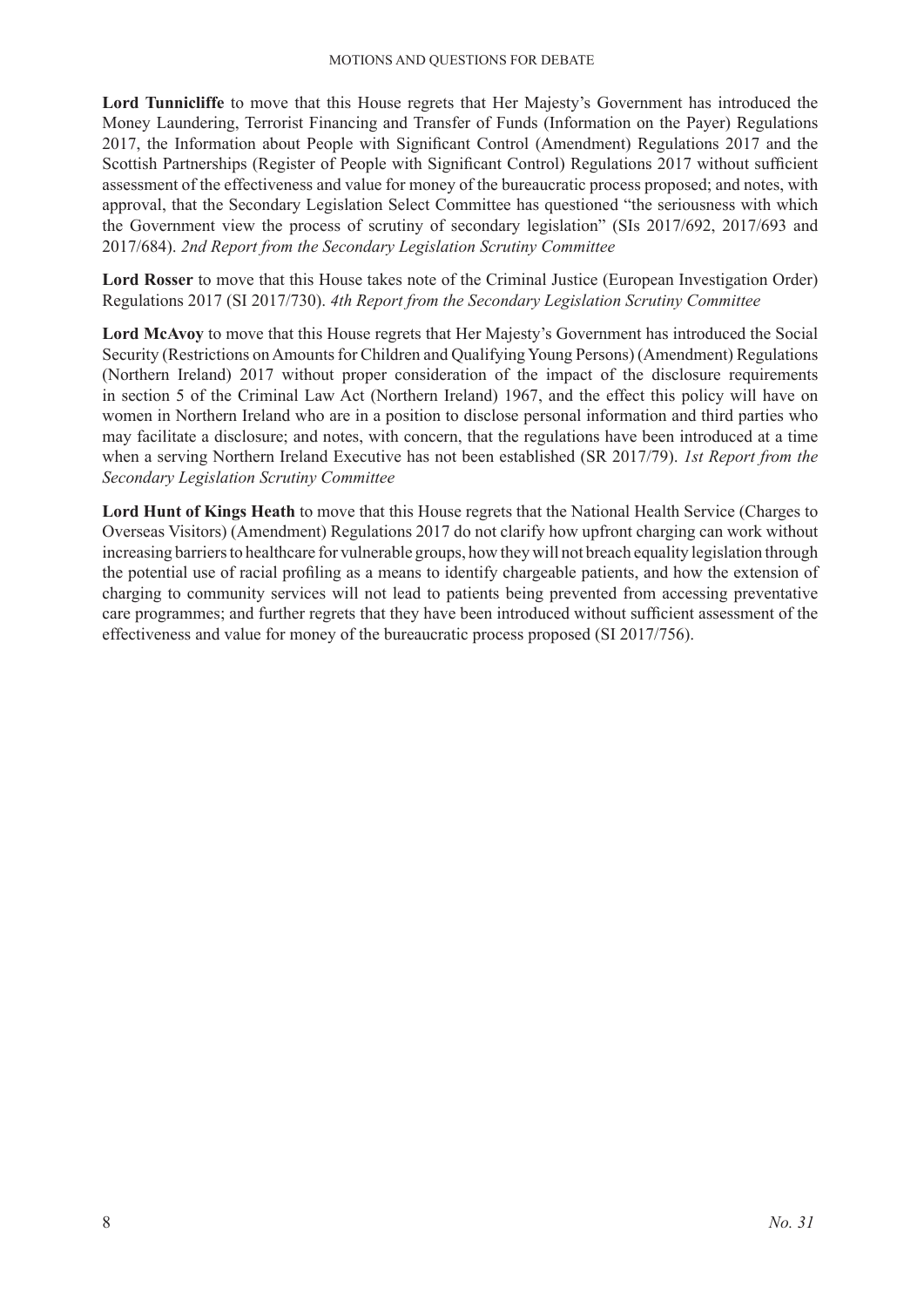# **Questions for Written Answer**

*Tabled on 11 October and due for answer by 25 October.*

**Lord Alton of Liverpool** to ask Her Majesty's Government what steps they are taking to ensure that vulnerable Iraqi refugees from Yazidi, Christian and Shia minority groups have the same access to international assistance, such as the right to work, education and asylum, that has been offered to Syrian refugees. HL1881

**Lord Alton of Liverpool** to ask Her Majesty's Government, further to the Written Answer by Lord Prior of Brampton on 22 November 2016 (HL3075), how many human embryos were transferred to uteri in order to establish pregnancies following (1) vitrification, and (2) slow freezing methods; how many human embryos were deliberately destroyed following (a) vitrification, and (b) slow freezing methods, in the last five years for which figures are available; and how many human embryos held in storage have been allocated for potential destruction, but have not yet been deliberately destroyed, in the last five years for which figures are available, following either (i) vitrification, or (ii) slow freezing methods. HL1882

**Lord Alton of Liverpool** to ask Her Majesty's Government what representations they have made to the Hong Kong Government following their refusal to provide an entry visa to Benedict Rogers, the deputy chair of the UK Conservatives' human rights commission. HL1883

**The Earl of Clancarty** to ask Her Majesty's Government whether they intend to ratify the 2003 UNESCO Convention for the Safeguarding of the Intangible Cultural Heritage; and if not, why not. HL1884

**Lord Elystan-Morgan** to ask Her Majesty's Government, in the light of statements made by the Prime Minister about a vision of a global Britain following Brexit, how consistent, or otherwise, this is with her previous undertaking to the devolved administrations that their interests would be properly represented in the Brexit negotiations. HL1885

**Lord Elystan-Morgan** to ask Her Majesty's Government on how many occasions within the last 12 months the Joint Ministerial Committee (EU negotiations) has met. HL1886

**Lord Elystan-Morgan** to ask Her Majesty's Government on how many occasions it is intended the Joint Ministerial Committee (EU negotiations) will meet within the next 12 months. HL1887

**Lord Elystan-Morgan** to ask Her Majesty's Government whether the Joint Ministerial Committee (EU negotiations) has, in relation to Wales, met members of the Welsh Assembly. HL1888

**Lord Goodlad** to ask Her Majesty's Government what recent representations they have received from the Royal Hong Kong Police Association; and what action, if any, has followed. HL1889

**Lord Goodlad** to ask Her Majesty's Government what is the current deficit in the Central African Pension Fund. HL1890

**Lord Greaves** to ask Her Majesty's Government what assessment they have made of whether they should take direct control of the administration of Lancashire County Council by appointing a commissioner.

HL1891

Lord Greaves to ask Her Majesty's Government what assessment they have made of any potential problems resulting from the release into the environment of nano and other plastic particles as a consequence of plastic materials being used as part of road surfacing materials. HL1892

**Lord Hoyle** to ask Her Majesty's Government whether they have raised with Saudi Arabia the bombing of civilians in Yemen; and if so, what response they received. HL1893

**Lord Hylton** to ask Her Majesty's Government what recent discussions they have held with the government of the US regarding its involvement in the war in Yemen; whether the humanitarian consequences of that war were addressed during those discussions; and what assurances, if any, they have received regarding the US involvement in that war. HL1894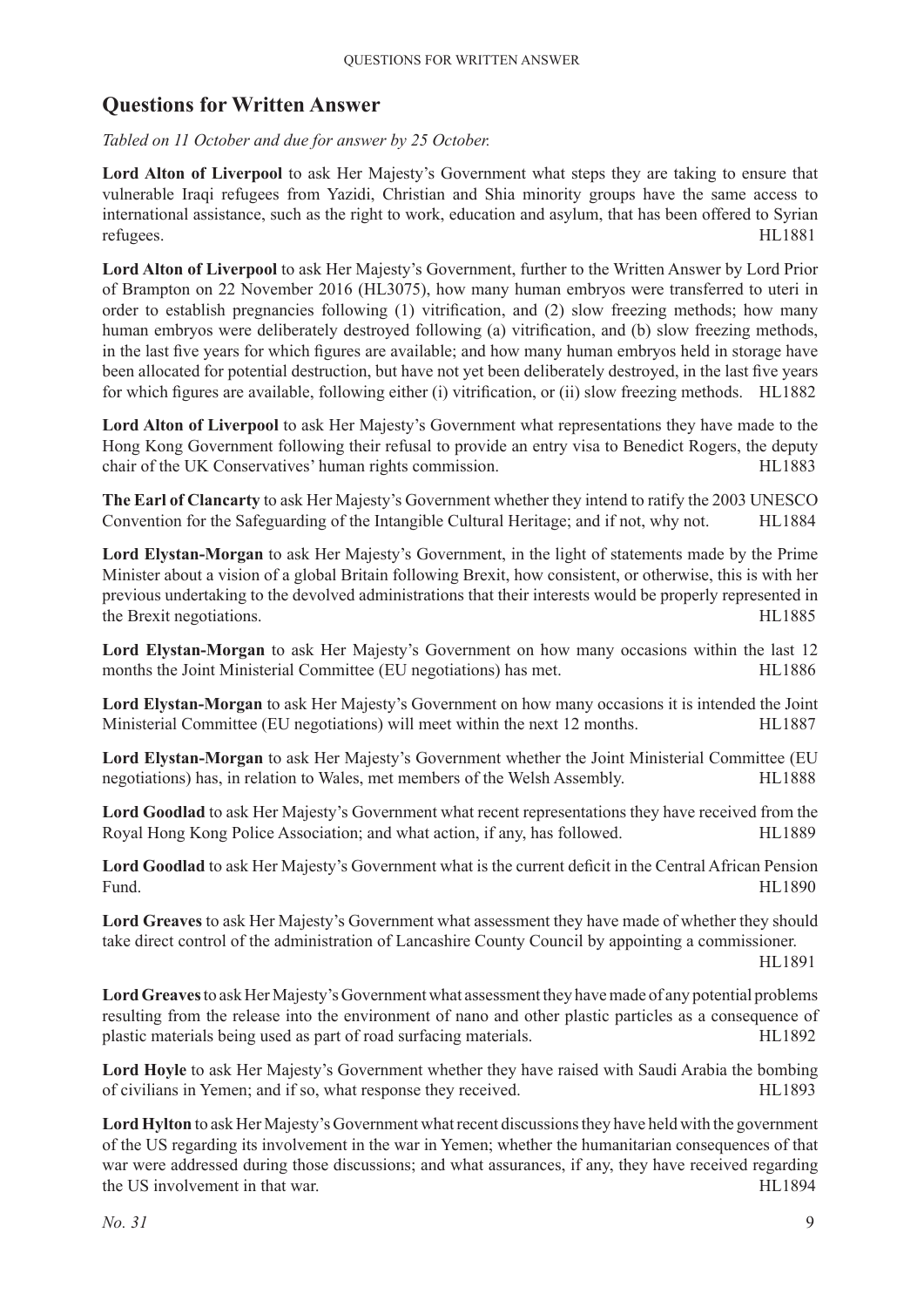**Lord Judd** to ask Her Majesty's Government what action they are taking, in co-operation with relevant authorities, to ensure that farming and land management are focused on securing environmental enhancement and regeneration. HL1895

Lord Judd to ask Her Majesty's Government whether they intend to establish an independent inquiry into variation in access to children's services across England and the consequent impact on outcomes for vulnerable children; and if so, when. HL1896

**Lord Judd** to ask Her Majesty's Government what is their response to the report produced by Oxfam and Doctors for Human Rights on the experience of refugees, not least women, fleeing war, persecution and poverty while they are in or transiting Libya; and what action they are taking to ensure that their policies are designed to meet the humanitarian needs of such people, and to ensure rights of safe passage.

HL1897

**Lord Judd** to ask Her Majesty's Government what is their assessment of the political and humanitarian situation in Southern Cameroons; and what action they are taking, (1) bilaterally, (2) multilaterally through the UN, (3) through the Commonwealth, and (4) with EU partners, to defuse the tensions threatening the security and stability of that region. HL1898

**Lord Kennedy of Southwark** to ask Her Majesty's Government what consultation they have undertaken with any of the more than two million new citizens since citizenship ceremonies were first introduced to ensure that those ceremonies promote British values and improve integration. HL1899

**Lord Kirkhope of Harrogate** to ask Her Majesty's Government whether they will include, within their leasehold review, a review of institutions such as the National Trust and other large property-owning organisations. HL1900

**Lord Kirkhope of Harrogate** to ask Her Majesty's Government what protections are in place to avoid conflicts of interest in the negotiating process between local authorities and trade unions in relation to the terms and conditions of public sector workers. HL1901

**Baroness Lister of Burtersett** to ask Her Majesty's Government what assessment they have made of the finding contained in the report of the Centre for Responsible Credit, *The Decline of Crisis and Community Care Support in England,* published in September, that 26 local authorities have closed their local welfare assistance schemes while others have cut spending on such schemes; and what plans they have to consider the Centre's proposals for reform. HL1902

**Baroness Lister of Burtersett** to ask Her Majesty's Government, further to the Written Answer by Lord Nash on 19 September (HL1491), when they anticipate a suitable legislative opportunity will arise to put the guidance on school uniform policies on a statutory footing. HL1903

**Baroness Lister of Burtersett** to ask Her Majesty's Government what impact assessment they have made of their decision to raise social housing rents by the value of Consumer Price Index + 1 per cent from April 2020, and whether they will publish any such impact assessment. HL1904

**Lord Macpherson of Earl's Court** to ask Her Majesty's Government whether, in reforming stamp duty land tax, it was their policy intention to reduce receipts and transactions in properties over £1million in 2016–17. HL1905

**Lord Roberts of Llandudno** to ask Her Majesty's Government on how many occasions the Home Office has questioned the reported age of an asylum-seeking minor in the last 12 months. HL1906

**Lord Roberts of Llandudno** to ask Her Majesty's Government what has been the average duration of an asylum interview over the last 12 months. HL1907

**Lord Roberts of Llandudno** to ask Her Majesty's Government whether they plan to extend the right of asylum-seekers to work beyond the jobs listed in the Shortage Occupation List. HL1908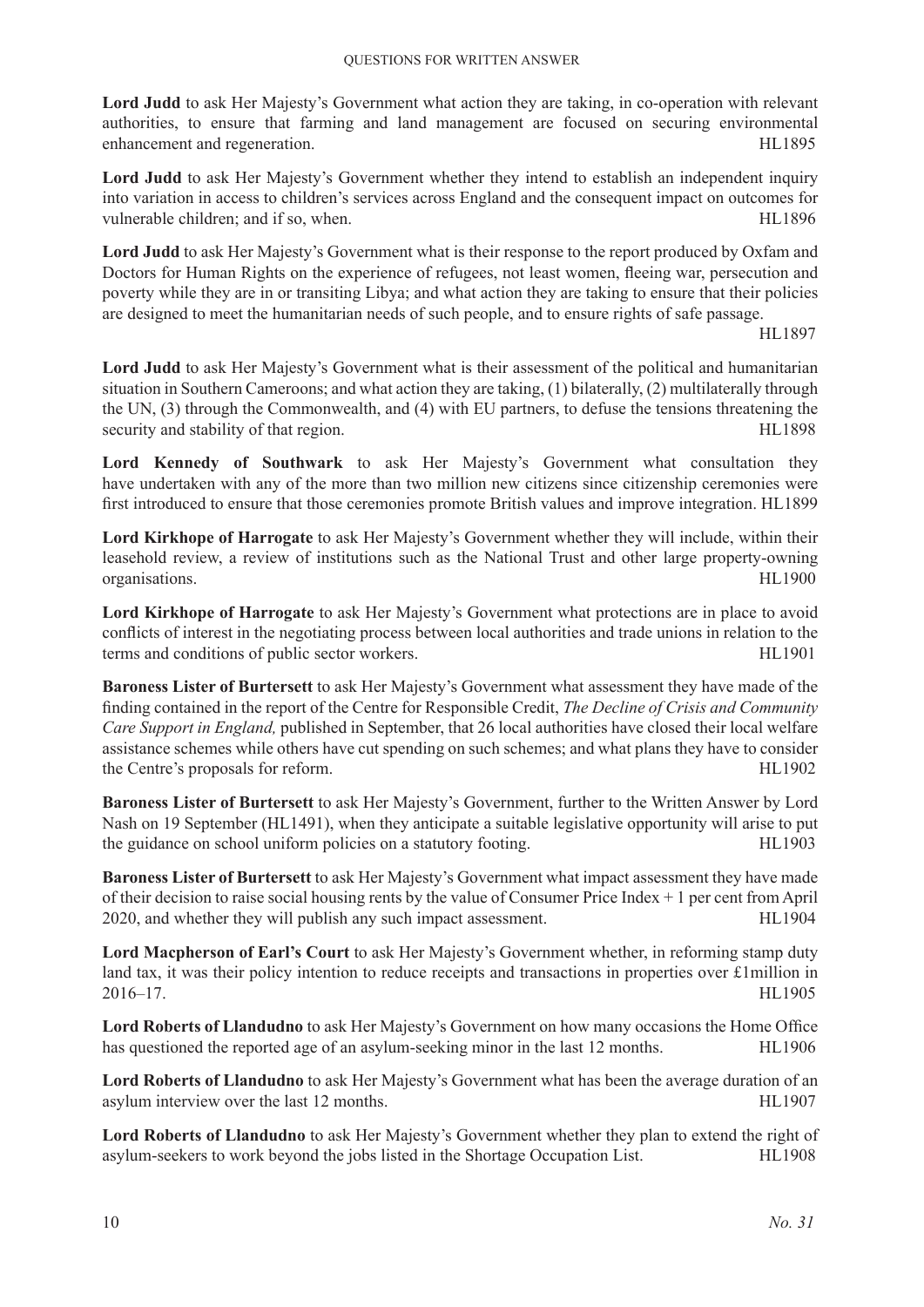**Lord Roberts of Llandudno** to ask Her Majesty's Government by whom, and when, the sum of £36.95 for asylum seekers' cash support was determined; and whether they have any plans to increase it.

HL1909

**Lord Roberts of Llandudno** to ask Her Majesty's Government whether they intend to put in place measures to help individuals for whom the cost of an immigration DNA test is too expensive, thereby preventing them from being reunited with family members. HL1910

**Lord Roberts of Llandudno** to ask Her Majesty's Government what assessment they have made of the extent to which the changes brought in by National Health Service (Charges to Overseas Visitors) (Amendment) Regulations 2017 may exacerbate health inequalities; whether they have made any further estimate of the savings to be made since publishing their impact assessment; if so, what is the difference between those two estimates; and whether they plan to reconsider those changes. HL1911

**Lord Rooker** to ask Her Majesty's Government what Government-sponsored research is currently under way in respect of neural tube defect births. HL1912

**Lord Rooker** to ask Her Majesty's Government what comparative assessment they have made of the UK and other EU member states, in respect of pregnancies affected by neural tube defects. HL1913

**Lord Rooker** to ask Her Majesty's Government what comparative assessment they have made of the UK and other OECD members, in respect of pregnancies affected by neural tube defects. HL1914

**Lord Rooker** to ask Her Majesty's Government, further to the Written Answer by Lord Prior of Brampton on 14 July, 2015 (HL1000), what is the latest information they have regarding high risk groups suffering neural tube defects at birth. HL1915

**The Earl of Sandwich** to ask Her Majesty's Government what assessment they have made of progress in the proposed revitalisation of the 2015 peace agreement in South Sudan by the Intergovernmental Authority on Development; what response was made by South Sudan to the July statement of the Troika and the EU; and what other local or church-inspired peace initiatives they are supporting. HL1916

**The Earl of Sandwich** to ask Her Majesty's Government what assessment they have made of the most acute needs in South Sudan in the coming six months; and what improvements, if any, there have been in the security situation in relation to humanitarian aid and the safe distribution of relief supplies in conflict areas. HL1917

**Baroness Smith of Basildon** to ask Her Majesty's Government what assessment they have made of the use of the *Public statement: relationship no longer subsisting* forms. HL1918

**Lord Steel of Aikwood** to ask Her Majesty's Government what consideration they have given to deferring the introduction of new regulations concerning the MOT testing of older vehicles until they have fully consulted all interested parties on the detail of their proposal. HL1919

**Baroness Thomas of Winchester** to ask Her Majesty's Government how many meetings they have held with the Chief Executives of Atos and Capita about Personal Independence Payment assessments since the General Election. HL1920

**Baroness Thomas of Winchester** to ask Her Majesty's Government whether Atos and Capita deploy the same healthcare professionals for the non-medical Personal Independence Payment assessment and the medical assessment for Employment and Support Allowance, the Work Capability Assessment. HL1921

**Lord Warner** to ask Her Majesty's Government, further to the Written Answers by Lord Nash on 13 September (HL1358 and HL1359), what concerns caused the then Prime Minister in 2015 to consider the need to regulate madrassahs; and how a local authority is to establish whether children may be at risk in such settings if they have no powers of entry or intervention in such establishments. HL1922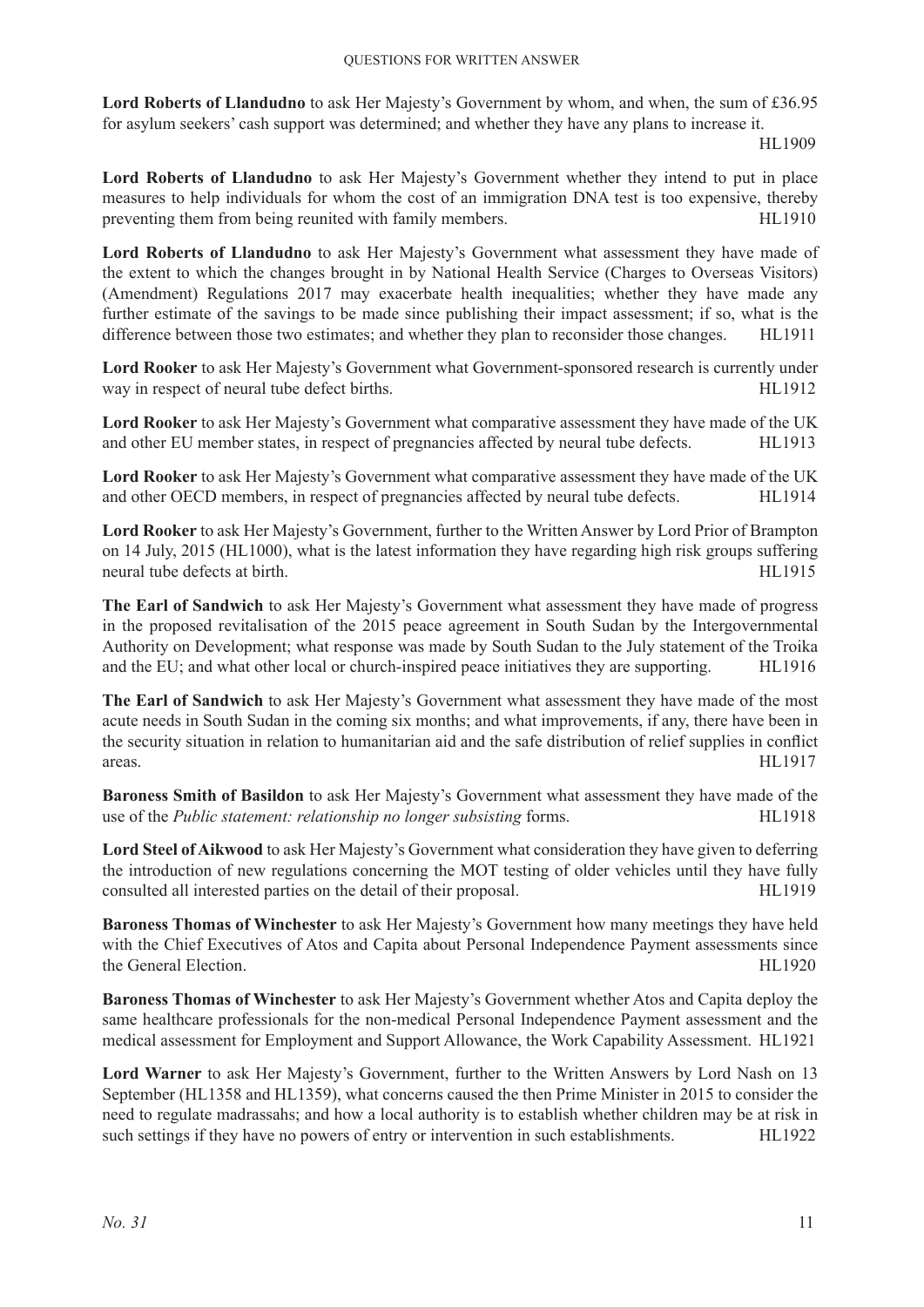**Lord Warner** to ask Her Majesty's Government (1) how many madrassahs there are in England; (2) how many hours a week children may spend in such institutions; (3) whether attendance at a madrassah during school hours can justify a child's non-attendance at school; and (4) whether parents who send children to a madrassah can combine this with home tuition to avoid normal school attendance. HL1923

**Lord Warner** to ask Her Majesty's Government what estimates they have made of the number of children attending madrassahs; and whether this number is increasing. HL1924

**Lord Warner** to ask Her Majesty's Government, further to the Written Answers by Lord Nash on 13 September (HL1358 and HL1359), whether they intend to publish a summary of the evidence they have received following their call for evidence on a possible new system of oversight for out-of-school education settings; and whether this evidence suggests concern about the impact of madrassahs on children's welfare. HL1925

**Lord Warner** to ask Her Majesty's Government what action they intend to take following the recent concerns expressed by the Head of Ofsted about children being brought up in environments actively hostile to British values; and whether they consider that those concerns apply both to registered and unregistered schools, and other educational settings such as madrassahs. HL1926

**Lord Warner** to ask Her Majesty's Government, further to the Written Answers by Lord Nash on 18 September (HL1354, HL1355, HL1356 and HL1357), whether they will consider collecting data on unregistered schools; what assessment they have made of Ofsted's estimate that 6,000 children are being educated in such schools; and why no prosecutions have been made of those found by Ofsted to be operating such schools when it is a criminal offence to do so. HL1927

# **Question unanswered after 10 working days**

*The questions asked on the dates shown in bold were due for answer by the dates in brackets. The Government department responsible for answering each Question is shown in square brackets.*

**8 September** (22 September) HL1474 Baroness Jones of Moulsecoomb [Ministry of Justice]

*Number of questions allocated to each department which are unanswered after 10 working days*

Ministry of Justice (1)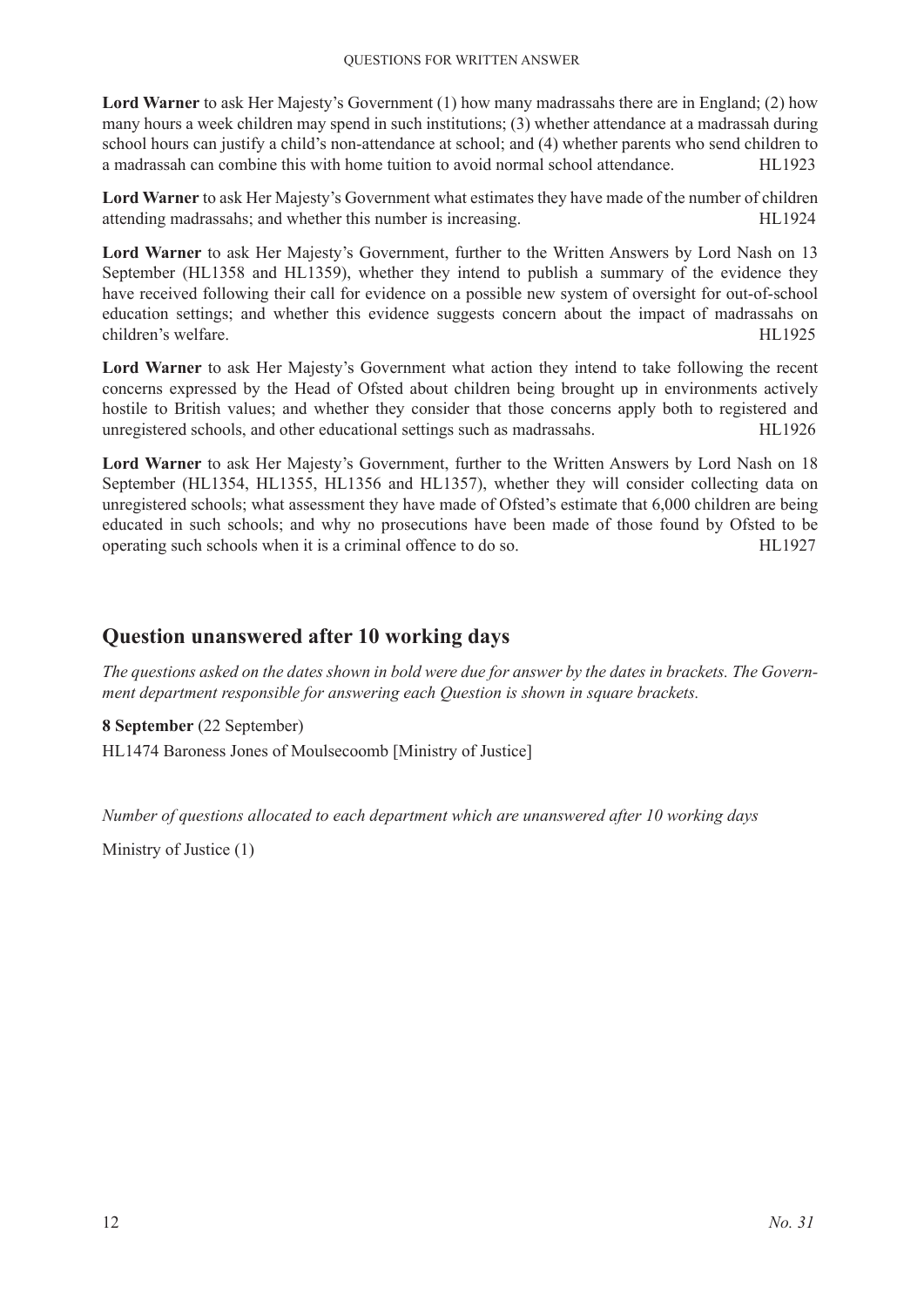# **Bills in Progress**

|                                                                                              | <b>Type of Bill</b> | To be                  |
|----------------------------------------------------------------------------------------------|---------------------|------------------------|
|                                                                                              |                     | considered             |
| <b>Referred to the Examiners</b>                                                             |                     |                        |
| City of London Corporation (Open Spaces) Bill                                                | Private             | 17 October,<br>12.45pm |
| <b>Waiting for Second Reading</b>                                                            |                     |                        |
| Succession to Peerages Bill [HL]                                                             | Private Member's    |                        |
| Asset Freezing (Compensation) Bill [HL]                                                      | Private Member's    |                        |
| Unpaid Work Experience (Prohibition) Bill [HL]                                               | Private Member's    |                        |
| Equality Act 2010 (Amendment) (Disabled Access) Bill [HL]                                    | Private Member's    |                        |
| Democratic Political Activity (Funding and Expenditure) Bill<br>[HL]                         | Private Member's    |                        |
| Home Education (Duty of Local Authorities) Bill [HL]                                         | Private Member's    |                        |
| Refugees (Family Reunion) Bill [HL]                                                          | Private Member's    |                        |
| Conscientious Objection (Medical Activities) Bill [HL]                                       | Private Member's    |                        |
| House of Lords Bill [HL]                                                                     | Private Member's    |                        |
| Creditworthiness Assessment Bill [HL]                                                        | Private Member's    |                        |
| Immigration Control (Gross Human Rights Abuses) Bill [HL]                                    | Private Member's    |                        |
| Local Government Elections (Referendum) Bill [HL]                                            | Private Member's    |                        |
| Registration of Marriage Bill [HL]                                                           | Private Member's    |                        |
| Open Skies Agreement (Membership) Bill [HL]                                                  | Private Member's    |                        |
| Ecumenical Marriage Bill [HL]                                                                | Private Member's    |                        |
| Family Relationships (Impact Assessment and Targets) Bill [HL]                               | Private Member's    |                        |
| Criminal Records Bill [HL]                                                                   | Private Member's    |                        |
| Bat Habitats Regulation Bill [HL]                                                            | Private Member's    |                        |
| Civil Partnership Act 2004 (Amendment) (Sibling Couples) Bill<br>[HL]                        | Private Member's    |                        |
| Divorce (Financial Provision) Bill [HL]                                                      | Private Member's    |                        |
| Duchy of Cornwall Bill [HL]                                                                  | Private Member's    |                        |
| Children Act 1989 (Amendment) (Female Genital Mutilation) Bill Private Member's<br>[HL]      |                     |                        |
| European Union (Information, etc.) Bill [HL]                                                 | Private Member's    |                        |
| Anonymity (Arrested Persons) Bill [HL]                                                       | Private Member's    |                        |
| BBC (Independence) Bill [HL]                                                                 | Private Member's    |                        |
| Local Housing Authority Debt Bill [HL]                                                       | Private Member's    |                        |
| Access to Palliative Care Bill [HL]                                                          | Private Member's    |                        |
| Cohabitation Rights Bill [HL]                                                                | Private Member's    |                        |
| Voting Age (Reduction) Bill [HL]                                                             | Private Member's    |                        |
| Abortion (Foetus Protection) Bill [HL]                                                       | Private Member's    |                        |
| Extension of Franchise (House of Lords) Bill [HL]                                            | Private Member's    |                        |
| EEA Nationals (Indefinite Leave to Remain) Bill [HL]                                         | Private Member's    |                        |
| Victims of Crime (Rights, Entitlements, and Notification of Child<br>Sexual Abuse) Bill [HL] | Private Member's    |                        |
| Schools (Mental Health and Wellbeing) Bill [HL]                                              | Private Member's    |                        |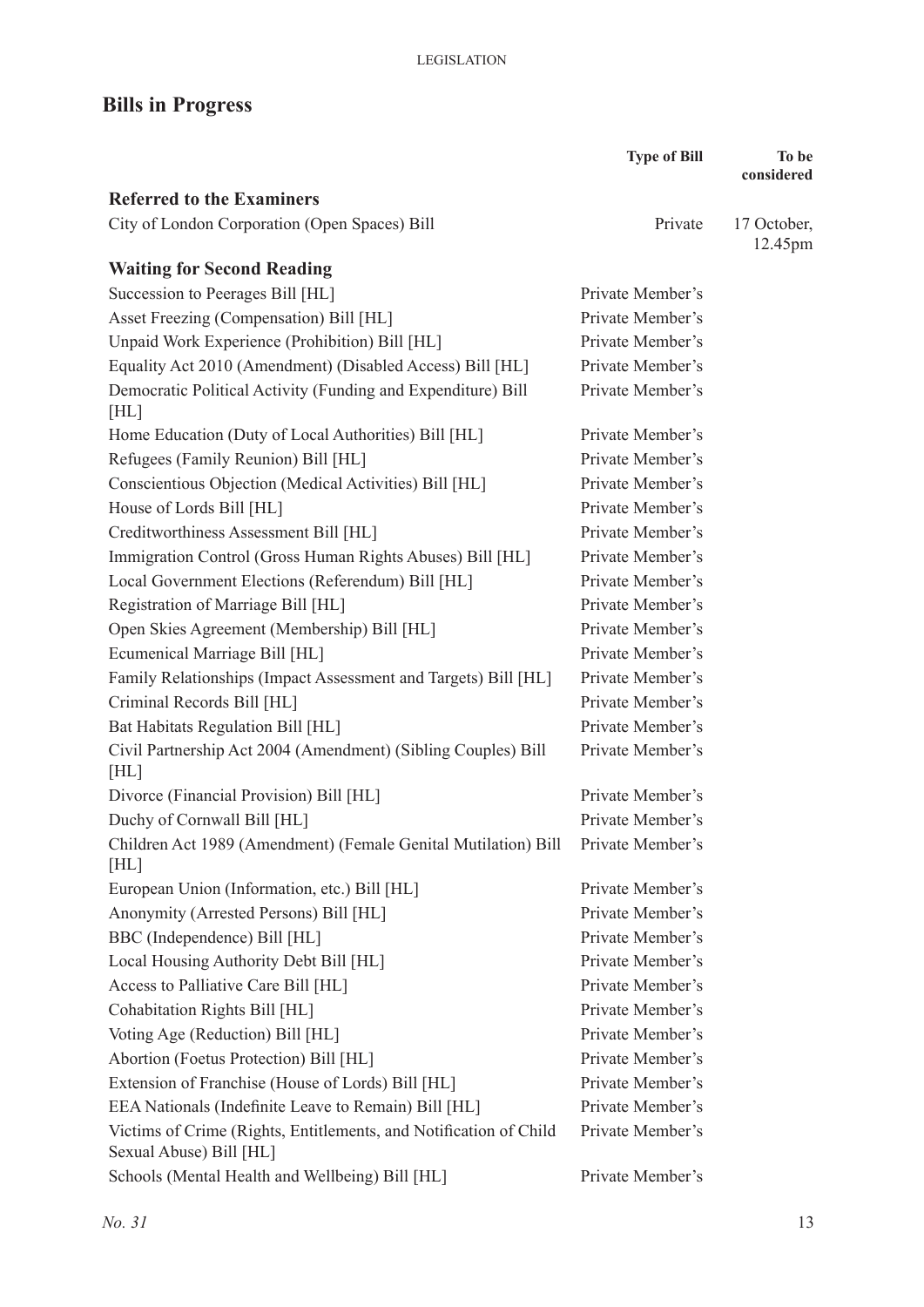| Policing Resources Bill [HL]                                                          | Private Member's |            |
|---------------------------------------------------------------------------------------|------------------|------------|
| Certificate of Loss Bill [HL]                                                         | Private Member's |            |
| Opticians Act 1989 (Amendment) Bill [HL]                                              | Private Member's |            |
| Digital Economy Act 2017 (Amendment) (Definition of Extreme<br>Pornography) Bill [HL] | Private Member's |            |
| Marriage Act 1949 (Amendment) Bill [HL]                                               | Private Member's |            |
| Right to Die at Home Bill [HL]                                                        | Private Member's |            |
| Learning Disabilities (Review of Services) Bill [HL]                                  | Private Member's |            |
| European Union (Referendum on the Withdrawal Agreement) Bill<br>[HL]                  | Private Member's |            |
| Road Traffic Offenders (Surrender of Driving Licences Etc) Bill<br>[HL]               | Private Member's |            |
| Elections and Referendums (Advertising) Bill [HL]                                     | Private Member's |            |
| Abortion (Disability Equality) Bill [HL]                                              | Private Member's |            |
| Heritage Railways and Tramways (Voluntary Work) Bill [HL]                             | Private Member's |            |
| Unaccompanied Asylum Seeking Children (Legal Advice and<br>Appeals) Bill [HL]         | Private Member's |            |
| BBC Licence Fee Bill [HL]                                                             | Private Member's |            |
| Cosmetic Surgery (Standards) Bill [HL]                                                | Private Member's |            |
| Awards for Valour (Protection) Bill [HL]                                              | Private Member's |            |
| Modern Slavery (Transparency in Supply Chains) Bill [HL]                              | Private Member's |            |
| Property Boundaries (Resolution of Disputes) Bill [HL]                                | Private Member's |            |
| Civil Partnership Act 2004 (Amendment) (Mixed Sex Couples)<br>Bill [HL]               | Private Member's |            |
| Genocide Determination Bill [HL]                                                      | Private Member's |            |
| Kew Gardens (Leases) Bill [HL]                                                        | Private Member's |            |
| Carbon Emission Reductions Bill [HL]                                                  | Private Member's |            |
| Automatic Electoral Registration Bill [HL]                                            | Private Member's |            |
| European Union (Approvals) Bill                                                       | Government       |            |
| <b>Committed to an Unopposed Bill Committee</b>                                       |                  |            |
| Richmond Burgage Pastures Bill [HL]                                                   | Private          |            |
| University of London Bill [HL]                                                        | Private          |            |
| <b>Committed to a Grand Committee</b>                                                 |                  |            |
| Telecommunications Infrastructure (Relief from Non-Domestic<br>Rates) Bill            | Government       |            |
| <b>Committed to a Committee of the Whole House</b>                                    |                  |            |
| Space Industry Bill [HL]                                                              | Government       | 16 October |
| House of Lords (Hereditary Peers) (Abolition of By-Elections)<br>Bill [HL]            | Private Member's |            |
| Age of Criminal Responsibility Bill [HL]                                              | Private Member's |            |
| Modern Slavery (Victim Support) Bill [HL]                                             | Private Member's |            |
| Data Protection Bill [HL]                                                             | Government       |            |
| <b>Waiting for Report</b>                                                             |                  |            |
| Financial Guidance and Claims Bill [HL]                                               | Government       |            |
| Air Travel Organisers' Licensing Bill                                                 | Government       |            |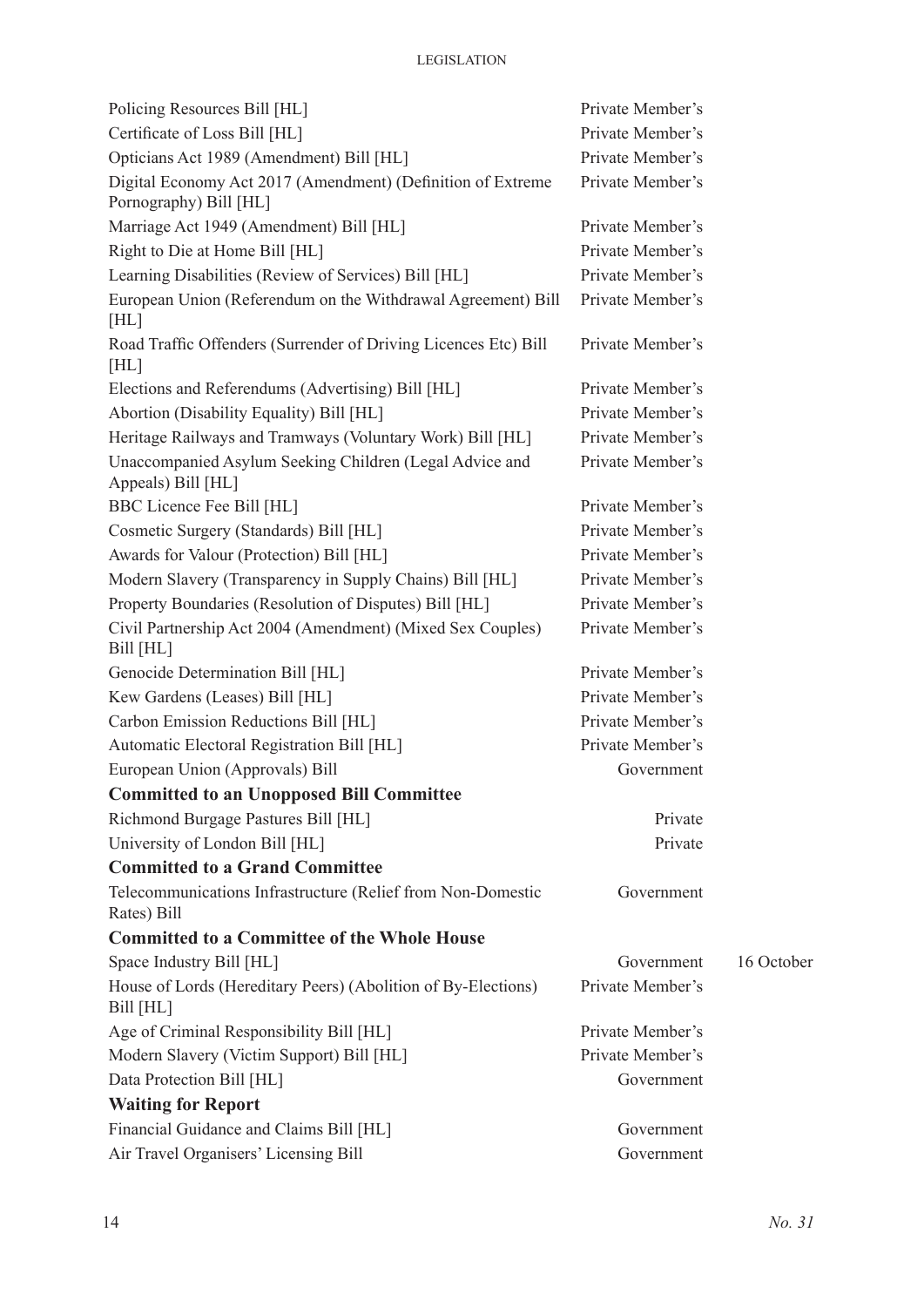**Waiting for Third Reading** Armed Forces (Flexible Working) Bill [HL] Government **Sent to the Commons** New Southgate Cemetery Bill [HL] Private

# **Statutory Instruments in Progress**

## **Affirmative Instruments waiting for consideration by the Joint Committee on Statutory Instruments**

Draft International Headquarters and Defence Organisations (Designation and Privileges) Order 2017

Draft Unified Patent Court (Immunities and Privileges) Order 2017

Draft Pension Schemes Act 2015 (Transitional Provisions and Appropriate Independent Advice) (Amendment No. 2) Regulations 2017

Draft Banking Act 2009 (Service Providers to Payment Systems) Order 2017

Draft Misuse of Drugs Act 1971 (Amendment) (No. 2) Order 2017

Draft Renewables Obligation (Amendment) (Energy Intensive Industries) Order 2017

Draft Scotland Act 2016 (Onshore Petroleum) (Consequential Amendments) Regulations 2017 2017

Draft Small Business Commissioner (Scope and Scheme) Regulations 2017

Draft Greater Manchester Combined Authority (Public Health Functions) Order 2017

Draft Charitable Incorporated Organisations (Consequential Amendments) Order 2017

Draft Government Resources and Accounts Act 2000 (Audit of Public Bodies) Order 2017

Draft Scottish Banknote (Designation of Authorised Bank) Regulations 2017

Draft Small Business, Enterprise and Employment Act 2015 (Consequential Amendments, Savings and Transitional Provisions) Regulations 2017

Draft Criminal Justice (Scotland) Act 2016 (Consequential Provisions) Order 2017

Draft Business Contract Terms (Assignment of Receivables) Regulations 2017

Draft Community Drivers' Hours Offences (Enforcement) Regulations 2017

Draft Regulation of Social Housing (Influence of Local Authorities) (England) Regulations 2017 *6th Report from the Secondary Legislation Committee*

Draft Scotland Act 1998 (Insolvency Functions) Order 2017

Draft Scotland Act 1998 (Specification of Devolved Tax) (Wild Fisheries) Order 2017

Draft Selection of the President of Welsh Tribunals Regulations 2017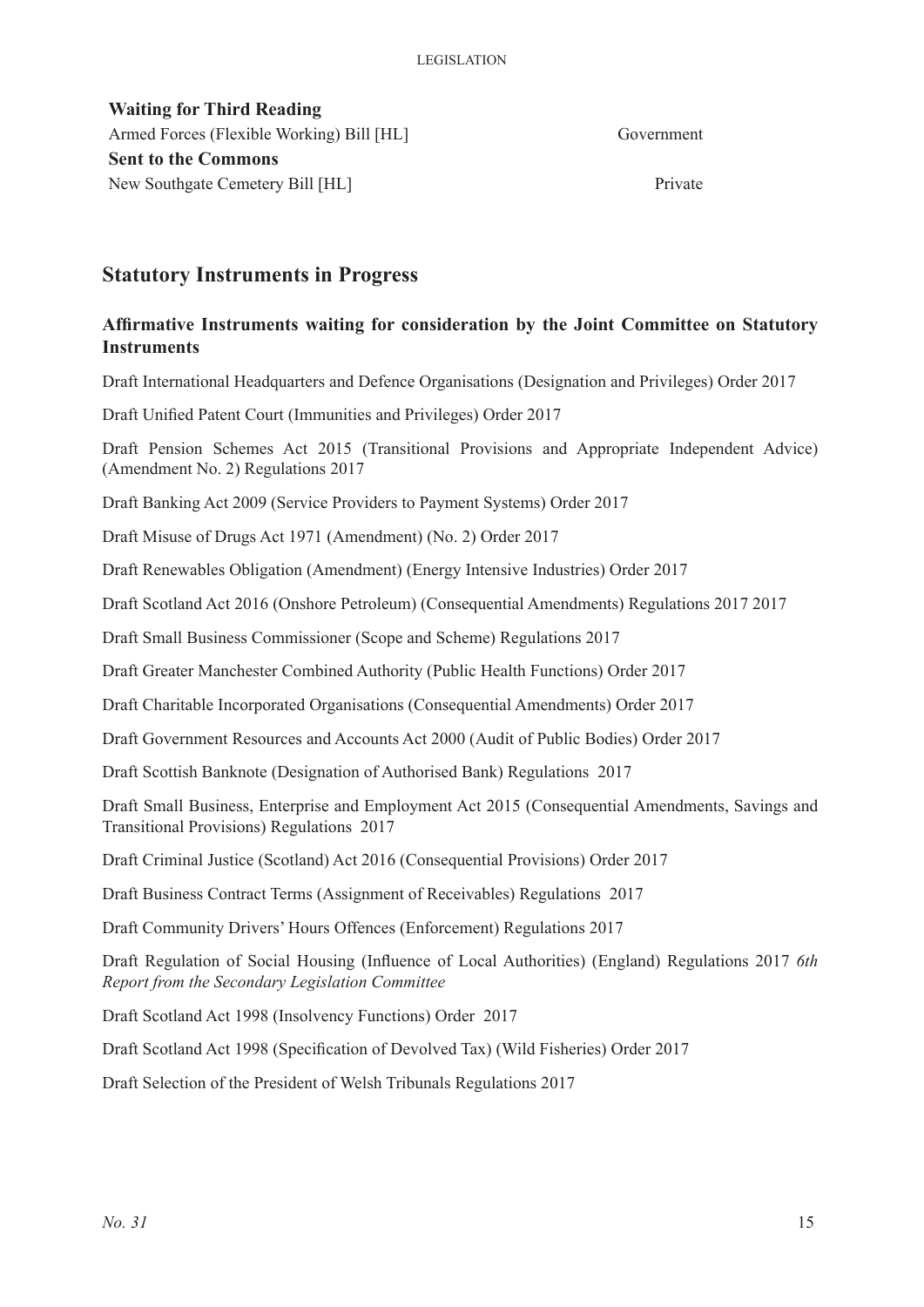## **Affirmative Instruments waiting for Affirmative Resolution**

Draft Hunting Act 2004 (Exempt Hunting) (Amendment) Order 2015 *7th Report from the Secondary Legislation Scrutiny Committee, Session 2015–16*

Draft Non-Contentious Probate Fees Order 2017 *26th Report from the Joint Committee on Statutory Instruments Session 2016–17, 28th Report from the Secondary Legislation Scrutiny Committee Session 2016–17*

Draft Trade Union (Deduction of Union Subscriptions from Wages in the Public Sector) Regulations 2017 *29th Report from the Secondary Legislation Scrutiny Committee, Session 2016–17*

Draft Electricity Capacity (Amendment) Regulations 2017

Draft Electricity Supplier Obligations (Amendment and Excluded Electricity) (Amendment) Regulations 2017 *32nd Report from the Secondary Legislation Scrutiny Committee, Session 2016–17*

## **Negative Instruments**

Universal Credit (Housing Costs Element for Claimants Aged 18 to 21) (Amendment) Regulations 2017 *28th Report from the Secondary Legislation Scrutiny Committee, Session 2016–17. Praying time expired 22 April.* 

Universal Credit (Tenant Incentive Scheme) Amendment Regulations 2017 *31st Report from the Secondary Legislation Scrutiny Committee, Session 2016–17. Praying time expired 29 June.* 

Social Security Benefit Up-rating Regulations 2017 *Not reported by the Secondary Legislation Scrutiny Committee. Praying time expired 22 June.*

Money Laundering, Terrorist Financing and Transfer of Funds (Information on the Payer) Regulations 2017 *2nd Report from the Secondary Legislation Scrutiny Committee. Praying time expires 9 October.* 

Information about People with Significant Control (Amendment) Regulations 2017 *2nd Report from the Secondary Legislation Scrutiny Committee. Praying time expires 10 October.* 

Scottish Partnerships (Register of People with Significant Control) Regulations 2017 *2nd Report from the Secondary Legislation Scrutiny Committee. Praying time expires 10 October.* 

National Health Service (Pharmaceutical and Local Pharmaceutical Services) (Amendment) Regulations 2017 *Not reported by the Secondary Legislation Scrutiny Committee. Praying time expires 17 October. (19 October)*

Universal Credit (Housing Costs Element for Claimants Aged 18 to 21) (Amendment) Regulations (Northern Ireland) 2017 *3rd Report from the Secondary Legislation Scrutiny Committee. Praying time expires 24 October.* 

Criminal Justice (European Investigation Order) Regulations 2017 *4th and 5th Reports from the Secondary Legislation Scrutiny Committee. Praying time expires 27 October.* 

School Teachers' Pay and Conditions Order 2017 *5th Report from the Secondary Legislation Scrutiny Committee. Praying time expires 7 November.* 

Social Security (Restrictions on Amounts for Children and Qualifying Young Persons) (Amendment) Regulations (Northern Ireland) 2017 *1st Report from the Secondary Legislation Scrutiny Committee. Praying time expired 19 July.* 

National Health Service (Charges to Overseas Visitors) (Amendment) Regulations 2017 *Not reported by the Secondary Legislation Scrutiny Committee. Praying time expires 5 November.*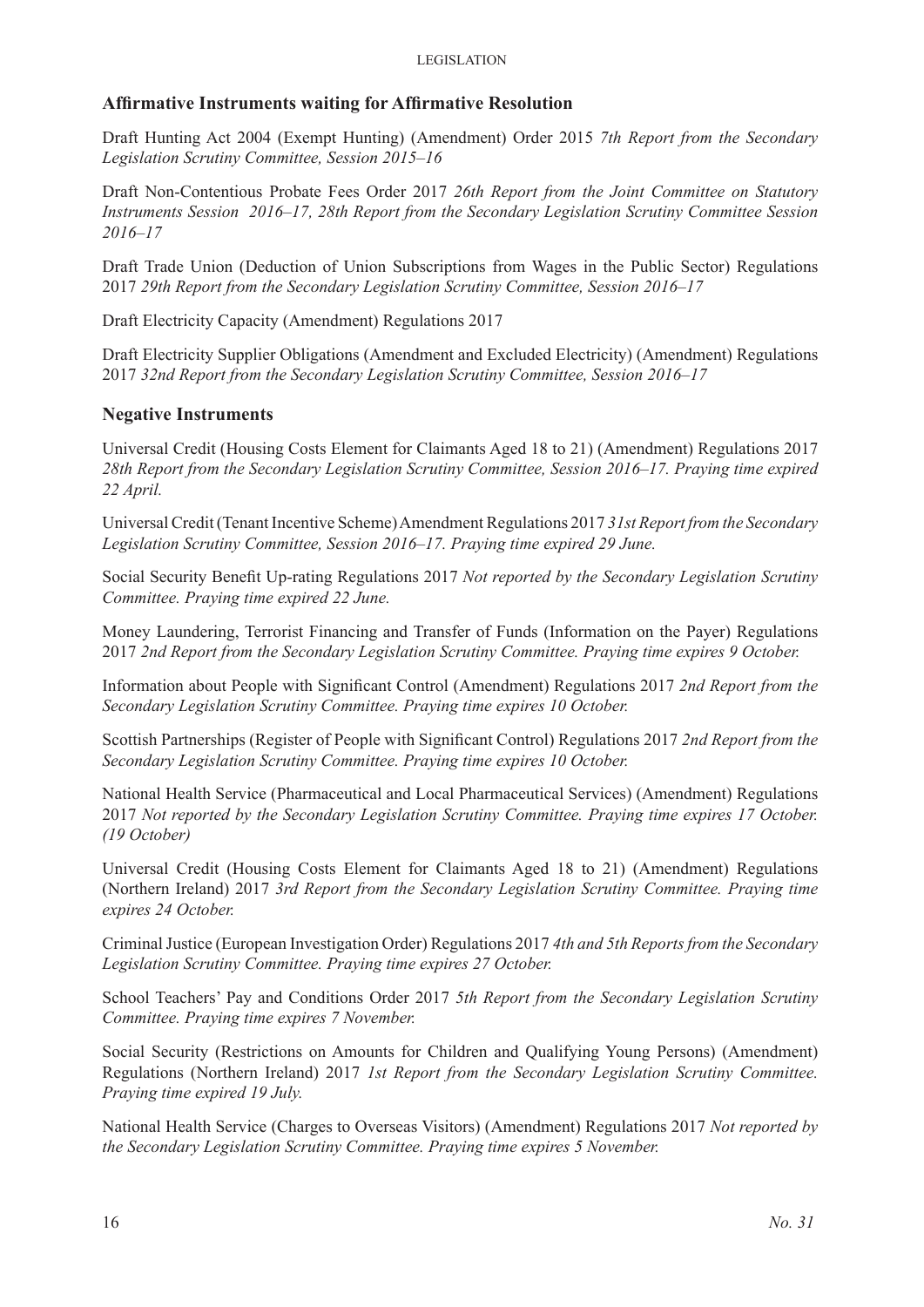## **Other Instruments**

Draft Airports National Policy Statement: new runway capacity and infrastructure at airports in the South East of England

## **Retirements**

*The following members of the House have given notice of their intention to retire.*

Baroness Trumpington (24 October)

Lord Plumb (3 November)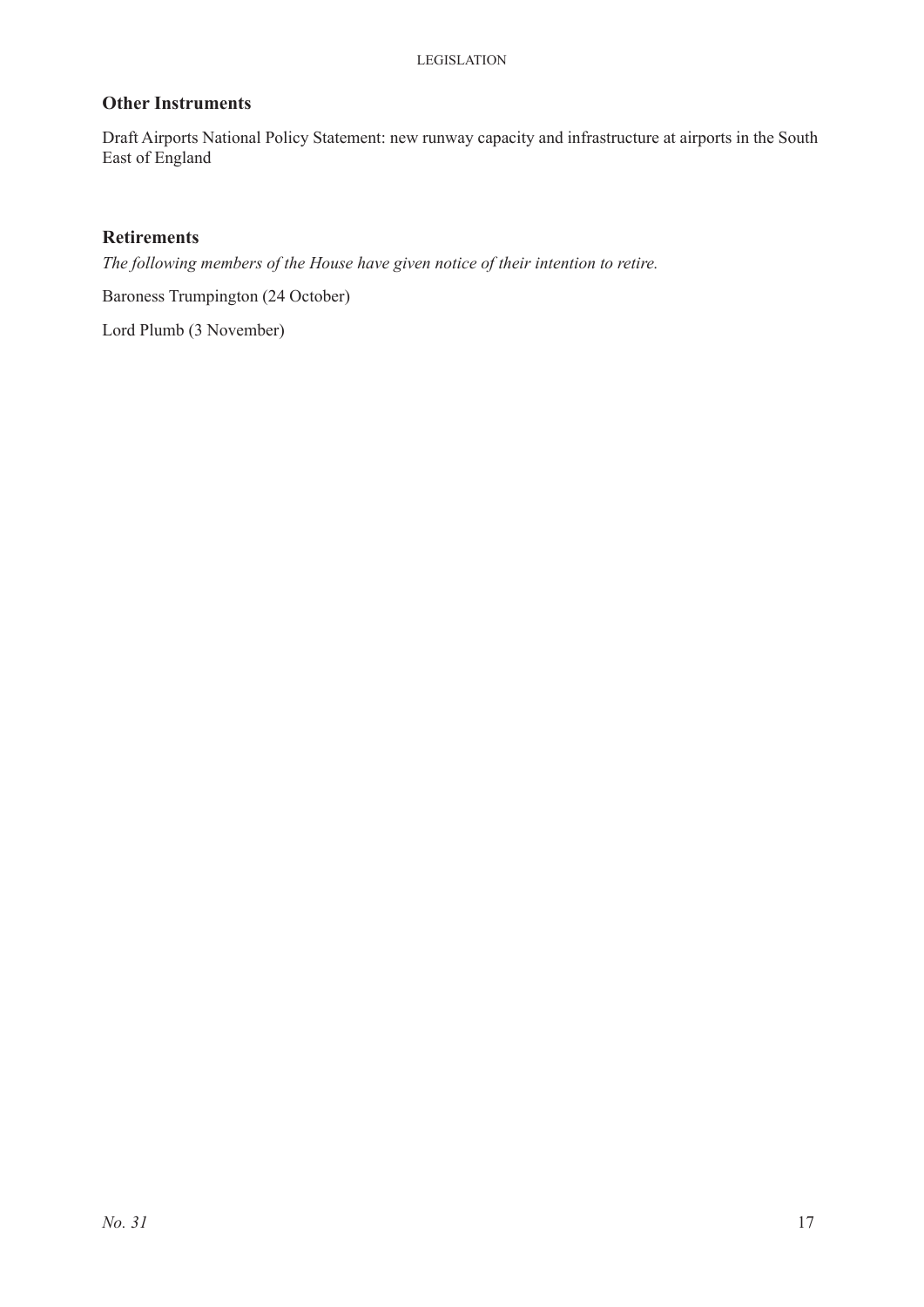# **Committees**

*Unless otherwise indicated, Committees meet in the Lords' rooms in the Committee Corridor. Only the next meeting of each Committee is listed below. Further details of these meetings, and of planned further meetings, may be found in the House of Lords Committees Weekly Bulletin.*

# **Thursday 12 October**

| EU External Affairs Sub-Committee                               | Room 1                          | 10.00am            |
|-----------------------------------------------------------------|---------------------------------|--------------------|
| EU Internal Market Sub-Committee                                | Room 2                          | 10.00am            |
| <b>Tuesday 17 October</b>                                       |                                 |                    |
| Science and Technology Committee                                | Room 4A                         | 10.00am            |
| <b>EU Justice Sub-Committee</b>                                 | Room 3                          | 10.30am            |
| <b>Communications Committee</b>                                 | London                          | 10.30am            |
| Political Polling and Digital Media Committee                   | Room 2                          | 10.45am            |
| Natural Environment and Rural Communities Act 2006<br>Committee | Room 1                          | 11.00am            |
| Artificial Intelligence Committee                               | Room 4A                         | 3.15pm             |
| <b>Economic Affairs Committee</b>                               | Room 1                          | 3.30pm             |
| Secondary Legislation Scrutiny Committee                        | Room 3A                         | 3.45pm             |
| <b>Wednesday 18 October</b>                                     |                                 |                    |
| EU Financial Affairs Sub-Committee                              | Room 4A                         | 10.00am            |
| EU Energy and Environment Sub-Committee                         | Room 2                          | 10.00am            |
| <b>Constitution Committee</b>                                   | Room 1                          | 10.15am            |
| Delegated Powers and Regulatory Reform Committee                | Room 2A                         | 10.30am            |
| Citizenship and Civic Engagement Committee                      | Room 3A                         | 10.30am            |
| <b>Finance Committee</b>                                        | Other (Parliamentary<br>Estate) | 4.15pm             |
| <b>Monday 23 October</b>                                        |                                 |                    |
| <b>Audit Committee</b>                                          | Room 2A                         | 4.00pm             |
| <b>Thursday 26 October</b>                                      |                                 |                    |
| <b>Services Committee</b>                                       | Other (Parliamentary<br>Estate) | 2.00 <sub>pm</sub> |
| <b>Monday 30 October</b>                                        |                                 |                    |
| Procedure Committee                                             | Room 1                          | 4.15pm             |
| <b>Tuesday 31 October</b>                                       |                                 |                    |
| Liaison Committee                                               | Room 2A                         | 4.00 <sub>pm</sub> |
| <b>Wednesday 15 November</b>                                    |                                 |                    |
| House of Lords Commission                                       | Committee Room G                | 10.30am            |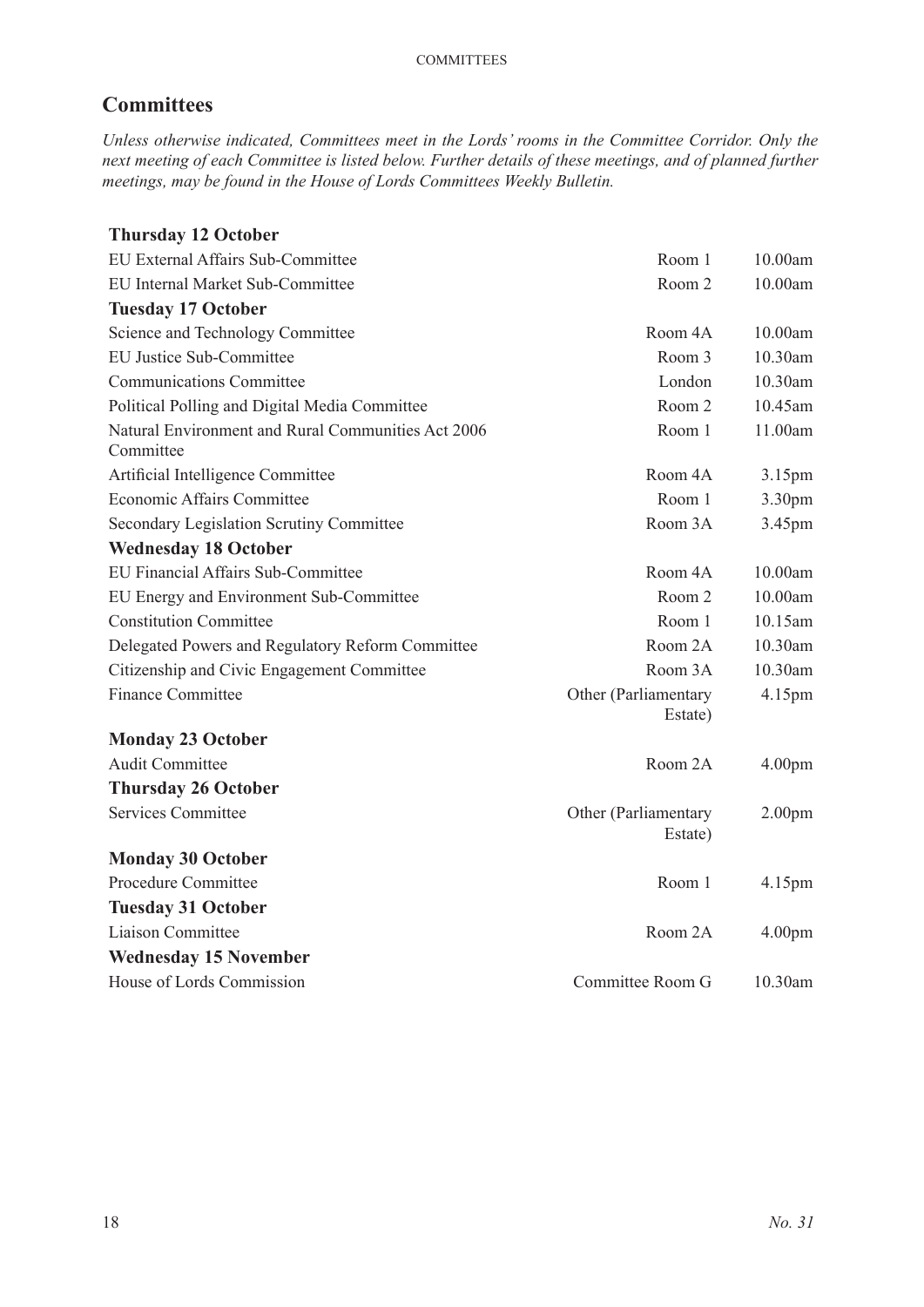# **Minutes of Proceedings of Wednesday 11 October 2017**

*The House met at 3.00pm.*

*Prayers were read by the Lord Bishop of Chelmsford.*

## **Select Committee Report**

#### 1 **Delegated Powers and Regulatory Reform**

The following Report from the Select Committee was made and ordered to be printed:

Armed Forces (Flexible Working) Bill [HL]: Government Response. (4th Report, HL Paper 24)

## **Public Business**

2 **Brexit: European Union students** A question was asked by Lord Hunt of Kings Heath and answered by Viscount Younger of Leckie.

3 **Burma: Rohingya people** A question was asked by Baroness Kinnock of Holyhead and answered by Lord Ahmad of Wimbledon.

4 **Smoking: broadcasting code** A question was asked by Lord Storey and answered by Lord Ashton of Hyde.

5 **Brexit: World Trade Organisation** A question was asked by Lord Mendelsohn and answered by Baroness Sugg.

6 **Operation Conifer** A private notice question was asked by Lord Armstrong of Ilminster and answered by Baroness Williams of Trafford.

7 **Student finance** Viscount Younger of Leckie repeated as a ministerial statement the answer given to an Urgent Question in the House of Commons.

8 **Armed Forces (Flexible Working) Bill [HL]** The report was received. Amendments 1, 2, 4 and 10 were agreed to. Amendment 3 was disagreed to (see division). The bill, as amended, was ordered to be printed. (HL Bill 68)

9 **Air Travel Organisers' Licensing Bill** The bill was reported from the Grand Committee without amendment.

10 **European Union (Approvals) Bill** A bill to make provision approving for the purposes of section 8 of the European Union Act 2011 draft decisions under Article 352 of the Treaty on the Functioning of the European Union on the participation of the Republic of Albania and the Republic of Serbia in the work of the European Union Agency for Fundamental Rights and on the signing and conclusion of an agreement between the European Union and Canada regarding the application of their competition laws was brought from the Commons. It was read a first time and ordered to be printed. (HL Bill 67)

11 **European Union (Approvals) Bill** The Explanatory Notes on the bill were ordered to be printed. (HL Bill 67–EN)

12 **Farmer review** A question was asked by Lord Farmer and, after debate, answered by Baroness Vere of Norbiton.

*The House adjourned at 7.16pm until Thursday 12 October at 11.00am.*

**Ed Ollard** *Clerk of the Parliaments*